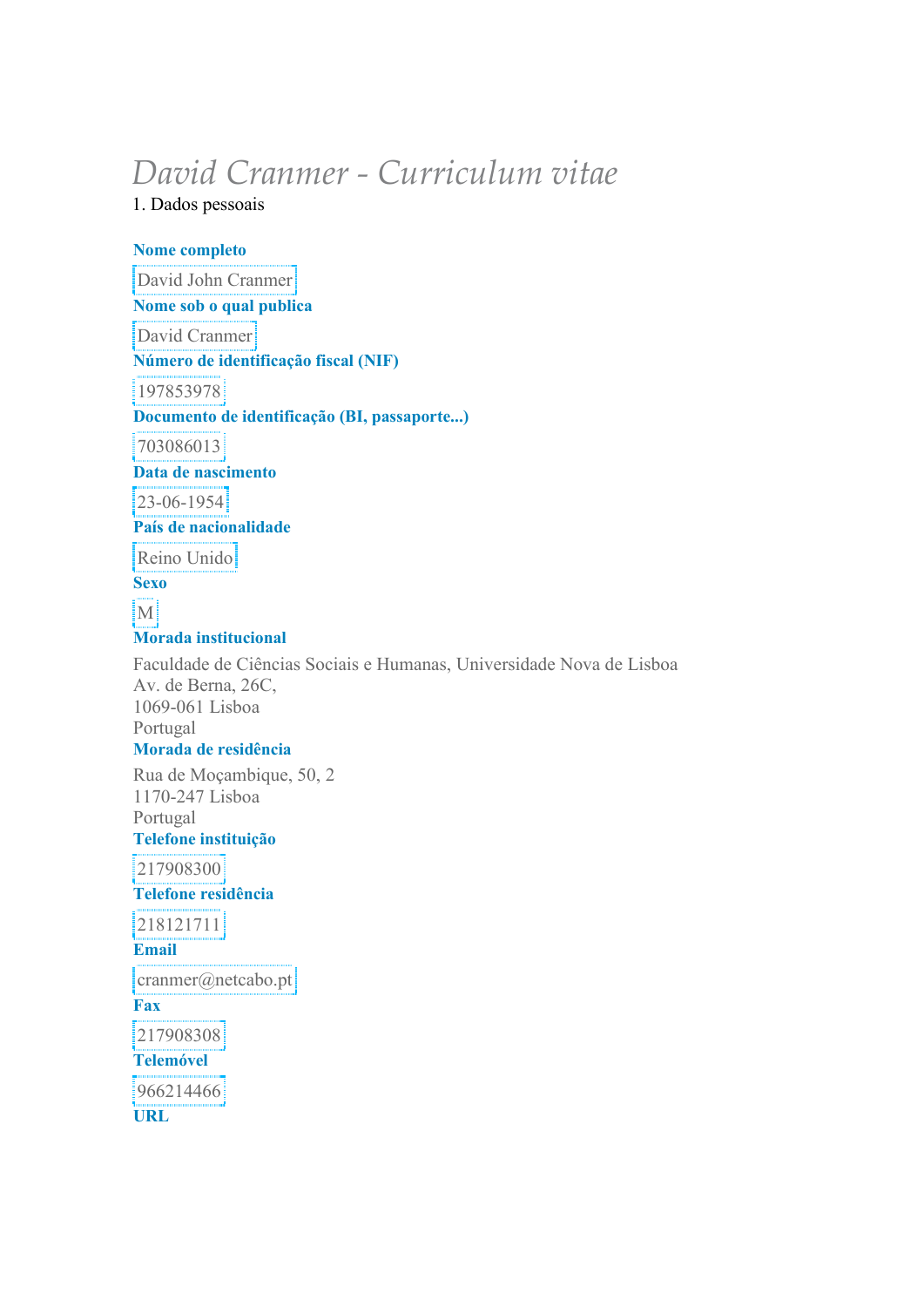#### 2. Formação académica

**Ano: 1997 Grau: DOUTORAMENTO Classificação: Approved Instituição que conferiu o grau: University of London Faculdade: n/a Título da tese: Opera in Portugal 1793-1828: a study in repertoire and its spread Orientador: Manuel Carlos de Brito Domínio científico: Music Designação do curso: Ano: 1977 Grau: MESTRADO Classificação: Approved Instituição que conferiu o grau: University of London Faculdade: n/a Título da tese: Pietro Generali and "I baccanali di Roma" Orientador: Co-orientador: Domínio científico: Music Anos curriculares: 0 Designação do curso: Ano: 1976 Grau: LICENCIATURA Classificação: 2i Instituição que conferiu o grau: University of Cambridge, U. K. Faculdade: n/a Título da tese: Orientador: Co-orientador: Domínio científico: Music Anos curriculares: 0 Designação do curso:**  3. Actividades anteriores e situação actual **Período Cargo, categoria ou actividade Instituição**  a Variously, teacher, teacher<br>
trainer, supervisor<br>
The British Council, Lisbon a Leitor (English) Faculdade de Ciências Humanas, Universidade Católica Portuguesa de Lisboa a Leitor (English) FCSH-UNL a Professor Auxiliar FCSH-UNL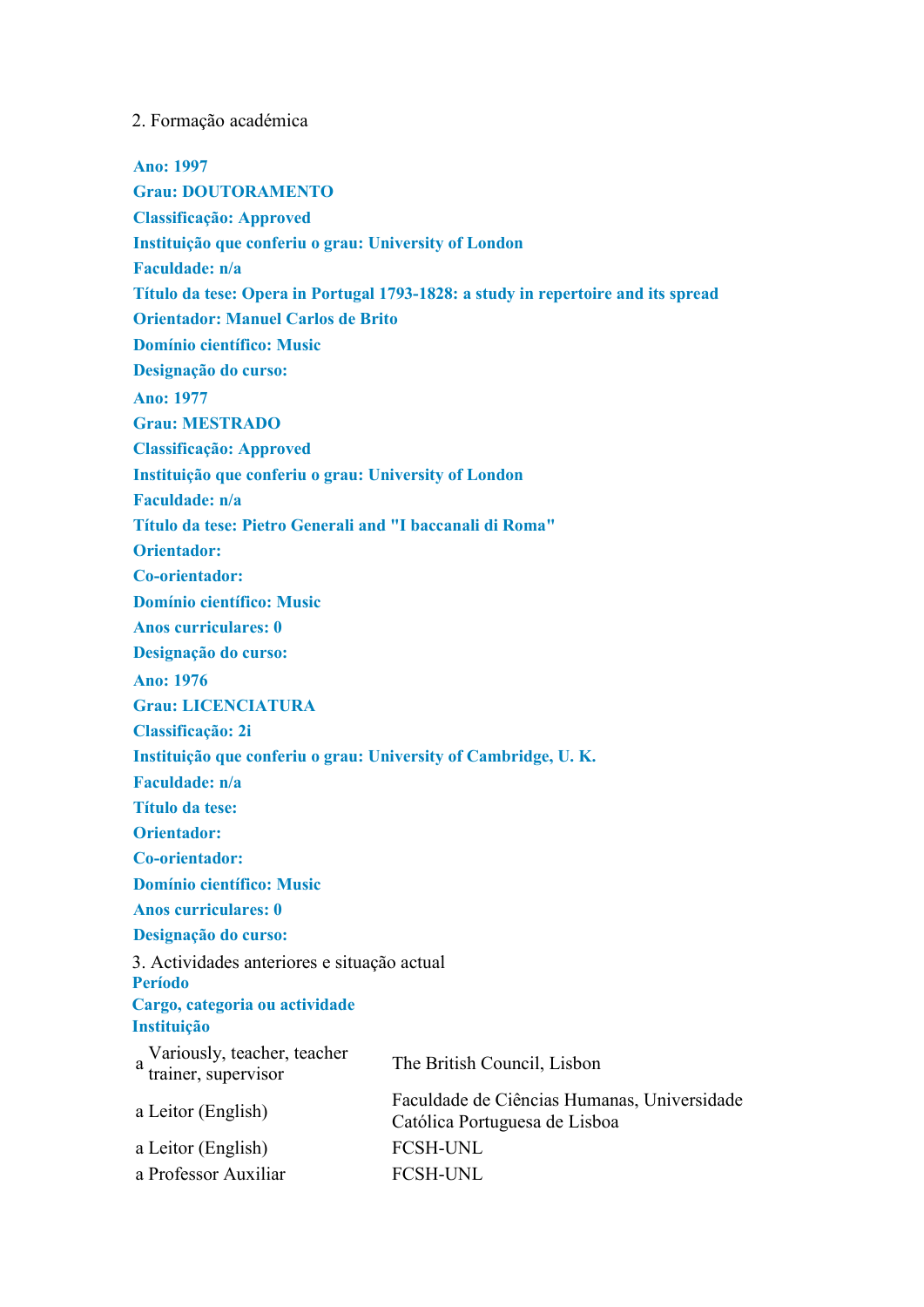4. Área de actividade científica

Historical musicology

5. Domínio de especialização

# **Domínio de especialização**

Opera and theatre music, particularly of the 18th and early 19th centuries.

# **Actuais interesses de investigação**

(in no particular order)

Responsible for the Study Group for the History of Luso-Brazilian Music (Núcleo

Caravelas), a network of musicologists, principally in Portugal and Brazil, interested

in this area, which operates primarily through its website:

http://www.caravelas.com.pt/ This study group forms part of CESEM.

Opera and musical theatre in Portugal and Brazil in comparison with other non-Italian

traditions, especially in Spain, France, England and, to a lesser extent,

Germany/Austria.

The music of Marcos Portugal, particularly the theatre music.

Music in the "Teatro de Cordel" and the extent to which it relates to mainstream opera

in Portugal in the 18th and first third of the 19th century.

Music in Anglo-Portuguese relations.

The life and work of Camille Saint-Saëns.

English and Portuguese Terminology, and collocation of terms, concerning music and **Outras competências/actividades**  redariesal-Aestalatemb<br>A. C. 11-1

A. Collaborations and Consultancies:

Education Ministry:

Consultant/Linguistic auditor for 'Provas Específicas' (English), 1997-2008.

B. Conference organisation (Overall responsible)

"Mozart, Marcos Portugal and their time", Lisbon (2006), "Consequences of Wagner", Lisbon (2009), "O Teatro de S. Carlos e as artes do espectáculo", Lisbon (2010),

"Marcos Portugal: transformações", Lisbon (2010), "David Perez and the music of his

time", Aveiro (2011), "Marcos Portugal: on the 250th anniversary of his birth", Lisbon (2012).

Annual Informal Symposium of "Caravelas" - Study Group for the History of Luso-Brazilian Music, Lisbon, 2008-.

Scientific committee for national and international conferences, in the UK, Brazil, Portugal.

 $\sqrt{a}$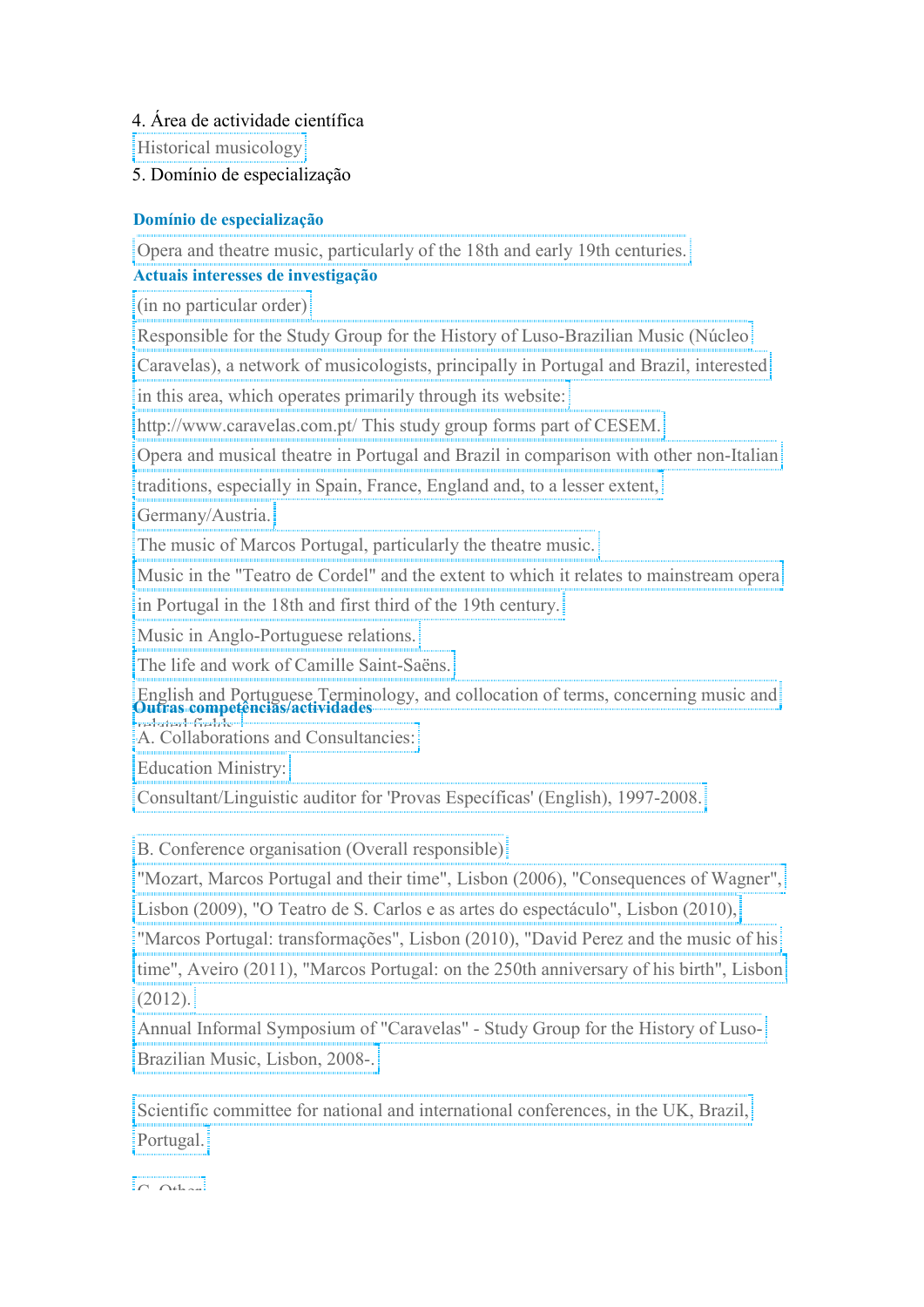Organist, St. George´s Anglican Church, Lisbon, 1982-. Occasional organ recitals. Artistic Director, Mafra International Music Festival, 1997-2001

# 6. Experiência na orientação

Doctoral dissertation defended

-Ricardo Bernardes: "Estudo das Características Estilístico-musicais das Missas de

António Leal Moreira (1758-1819): A Missa para a Aclamação de D. Maria I (1777)",

main supervisor, Universidade Nova de Lisboa, Lisbon, 2016, currently post-doctoral bursary holder

Marco Aurélio Brescia: "L'école Echevarría en Galice et son rayonnement au

Portugal", joint main supervisor, Universidade Nova de Lisboa, Lisbon, jointly with

Université Paris IV (Sorbonne), 2014, currently post-doctoral bursary holder

-Kristina Neves Augustin: Os castrati e a prática vocal no espaço luso-brasileiro

(1752-1822), main supervisor, Universidade de Aveiro, 2013, currently lecturer at Universidade Federal Fluminense, Brazil

-Ricardo Bernardes: "The Musical Farça 'A Saloia Namorada' (1793) by António Leal

Moreira and Domingos Caldas Barbosa in the Context of Late Eighteenth-Century

Opera in Portugal", co-supervisor, University of Austin, Texas, 2012, currently postdoctoral bursary holder

-Paulo Esteireiro: "Emergência e Declínio do Piano na Vida Quotidiana Madeirense (1821-1930)", 2012, currently working for the Secretariat for Education and Culture, Funchal, Madeira

-António Jorge Marques: "Thematic Catalogue of the Sacred Music of Marcos Portugal", 2010, currently post-doctoral bursary-holder

Master's dissertations defended

-Maria Catarina Nunes: "La morte di Semiramide de Marcos Portugal", 2013, currently school teacher

-Carlos Ferreiro: "10 eighteenth-century Portuguese trio-sonatas", 2011, currently violin teacher in various institutions

-Tiago Hora: "Joaquim Simões da Hora - performer and teacher", 2010, currently selfemployed in the music industry

-Margarida Cachão: "Creative writing in English at secondary level", 2010, currently Secondary School Teacher

-Henrique Filomeno Arrais N. R. Lopes: "Multi-Skill Assessment in the English Language Classroom", 2008, currently Secondary School teacher.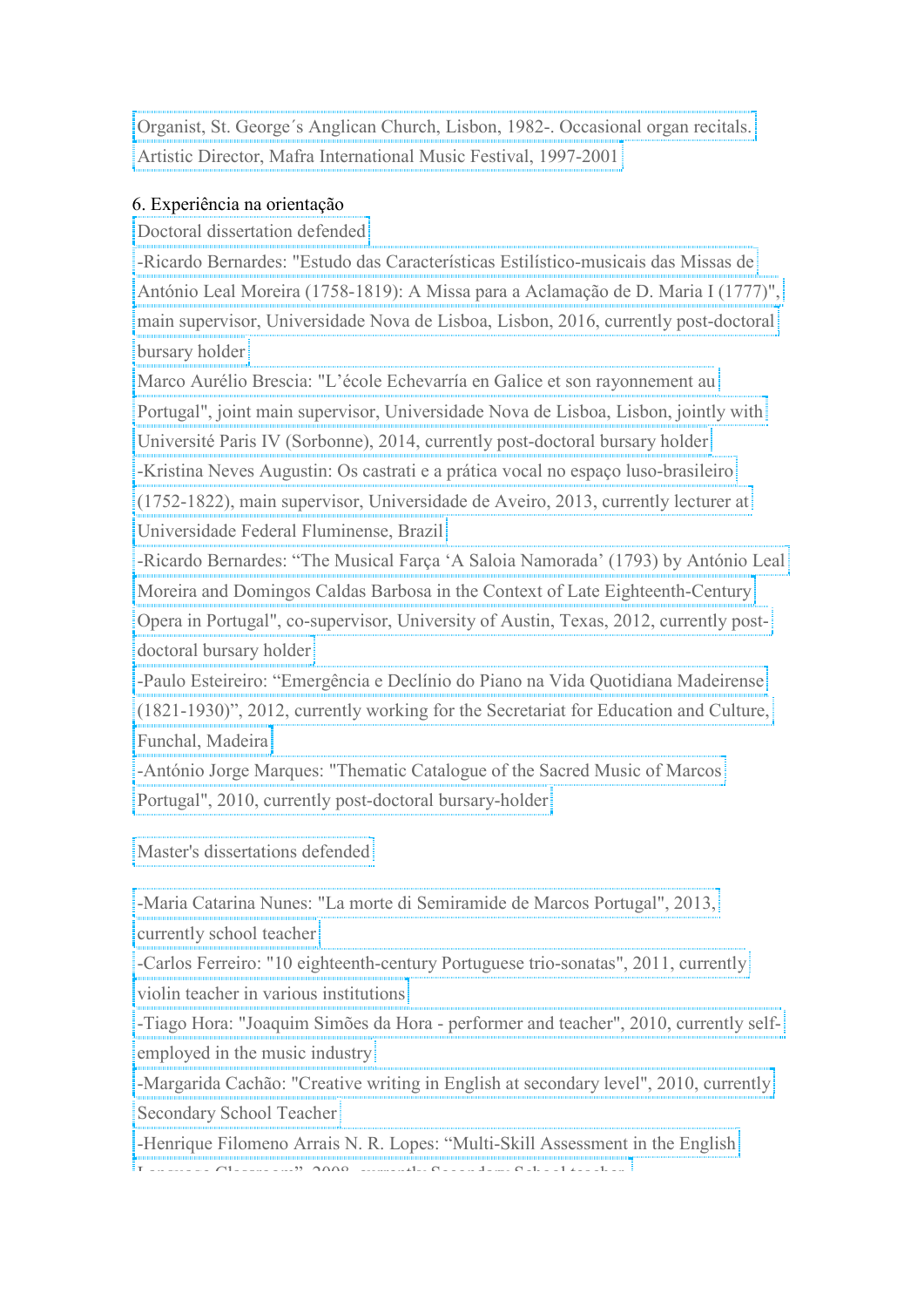-Daniel Fernando Gomes Neto: "Using Information and Communication Technologies (ICT) in English Language Teaching as a Tool for Enhancing Students' Motivation", 2008, currently English Language Instructor in the Portuguese Navy. -Varinia Mora Paula: "O Ensino Criativo da Gramática", 2008, currently teacher of English and Spanish. -Maria Helena Saraiva Marcelo: " Ensino de Inglês no Contexto do Ensino Profissional", 2008, currently Secondary School Teacher. -Rejane Paiva: "A Vingança da Cigana, de António Leal Moreira", 2007, currently working freelance as a choral singer and editor of musical scores. -Bárbara Villalobos: "Marcos Portugal revisitado: La Zaira – estudo históricodramatúrgico", 2006, currently teaching History of Music and the Gregorian Institute, Lisbon, and writing programme notes for concerts on a regular basis for prinicipal Lisbon venues.

Also supervision of Research Assistants and collaborators in the 3 projects "Preparação de Edições Críticas da Música de Marcos Portugal incluindo um Catálogo Temático" (POCTI/EAT/40220/2001), "O Teatro de S. Carlos: as artes do espectáculo em Portugal" (PTDC/EAT/70038/2006) and "Marcos Portugal: a obra e sua disseminação" (PTDC/EAT-MMU/099243/2008).)

# 7. Participação em projectos

# **Participação em projectos de investigação (coordenador/membro de equipas)**

As researcher responsible or as coordinator

1. Marcos Portugal: his work and its dissemination (PTDC/EAT-MMU/099243/2008), researcher responsible (2010-2012)

2. Música vocal luso-brasileira nos séculos XVIII e XIX - bilateral project with the

Universidade Estadual de Campinas (Unicamp), Brazil - researcher responsible for the Portuguese team

Previous (2010-2012)

3. The Teatro de São Carlos: performing arts in Portugal (PTDC/EAT/70038/2006), researcher responsible (2007-10)

4. Marcos Portugal project (POCTI/EAT/40220/2001), though nominally a consultant, in practice coordinator of this project - the project actually ran 2004-08.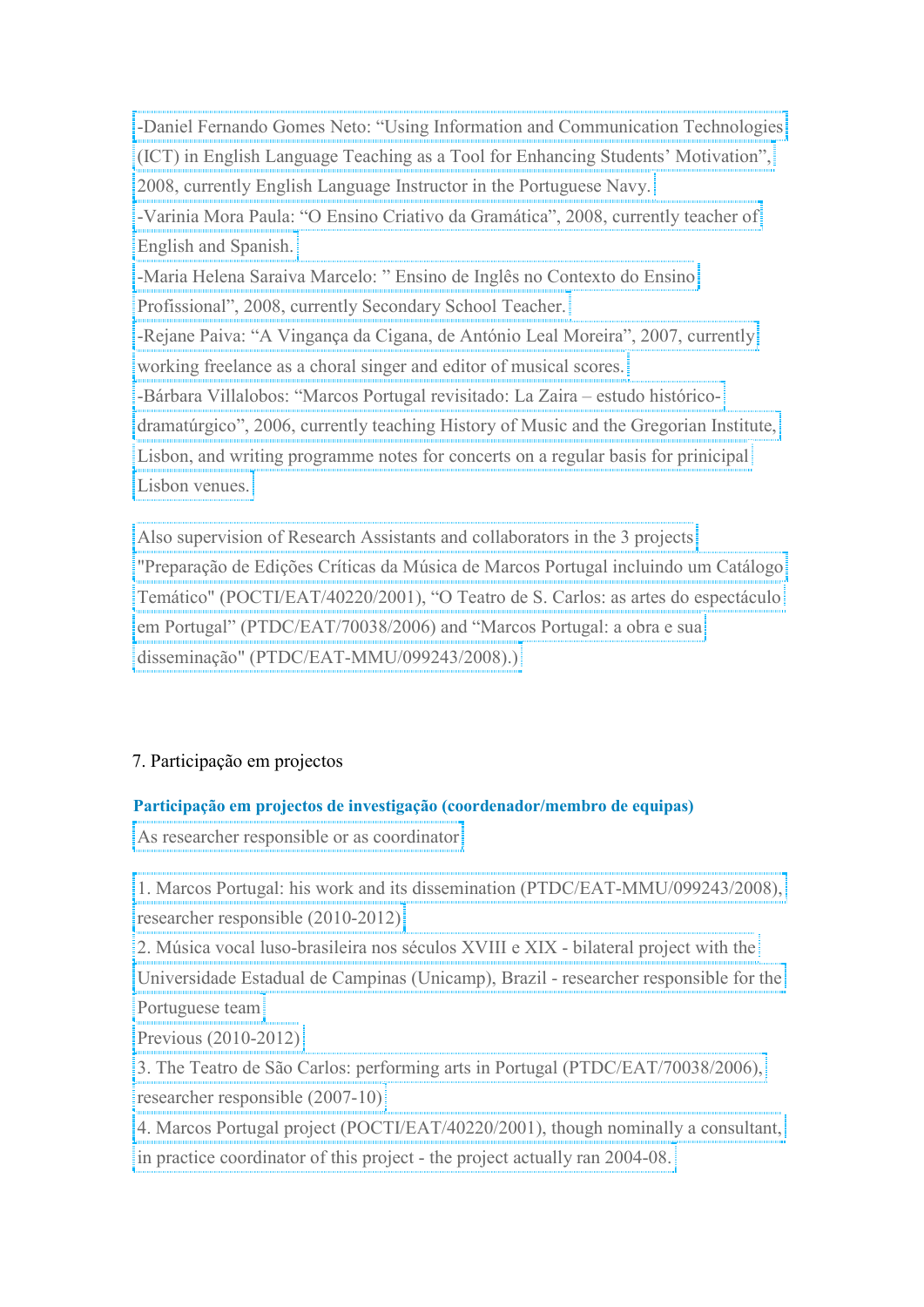As collaborator

1. Collaborator in the Centro de Estudos Anglo-Portugueses (2003-2008), where I

have provided musicological input resulting in articles and conference papers. I am no

longer formally a collaborator, but continue to collaborate on an occasional, informal

basis, through participation in conferences.

2 . Collaborator in the project "Nova Iorque: de topos a utopos" at the Faculdade de

Ciências Humanas, Universidade Católica Portuguesa de Lisboa (2005-2007), in

which context I studied the visiting European musicians between the American Civil

War and the end of the 1st World War, particularly Camille Saint-Saëns. 8. Prémios e Distinções

**Ano** 

**Prémio ou distinção Entidade promotora**  9. Publications

# **Teses**

1997 - Opera in Portugal 1793-1828: a study in repertoire and its spread, doctoral dissertation, University of London.

1977 - Pietro Generali and I baccanali di Roma, master´s dissertation, University of London.

# **Livros (autor)**

2015 - Música no D. Maria II: catálogo da coleção de partituras / Music at the Dona Maria II: catalogue of the collection of scores. Lisboa: Teatro Nacional D. Maria II/Bicho-do-Mato. 220 pp. ISBN 978-989-8349-38-5

2007 - Cantate Domino: introdução à música sacra. Lisboa: Paulus. 101 pp. ISBN 978- 972-30-1292-7

1996 - Motivating High Level Learners (Pilgrims Longman Resource Book Series), Harlow: Longman. 123 pp. ISBN 0 582 209765

1992 (with Clement Laroy) - Musical Openings (Pilgrims Longman Resource Books Series). Harlow: Longman. 111 pp. ISBN 0 582 07504 1

1990 (with Manuel Carlos de Brito) - Crónicas da vida musical portuguesa na primeira metade do século XIX. Lisboa: Imprensa Nacional-Casa da Moeda. 101 pp. No ISBN. Legal deposit: PT - 25513/89

# **Livros (editor)**

2012 - Marcos Portugal: uma reavaliação. Lisboa: Colibri/CESEM. 478 pp. ISBN 978- 989-689-245-6

2011 - David Perez: Variazioni per mandolino (introductory study, critical notes and facsimile edition). Lisboa: Colibri/CESEM. 72 pp. ISBN 978-989-689-170-1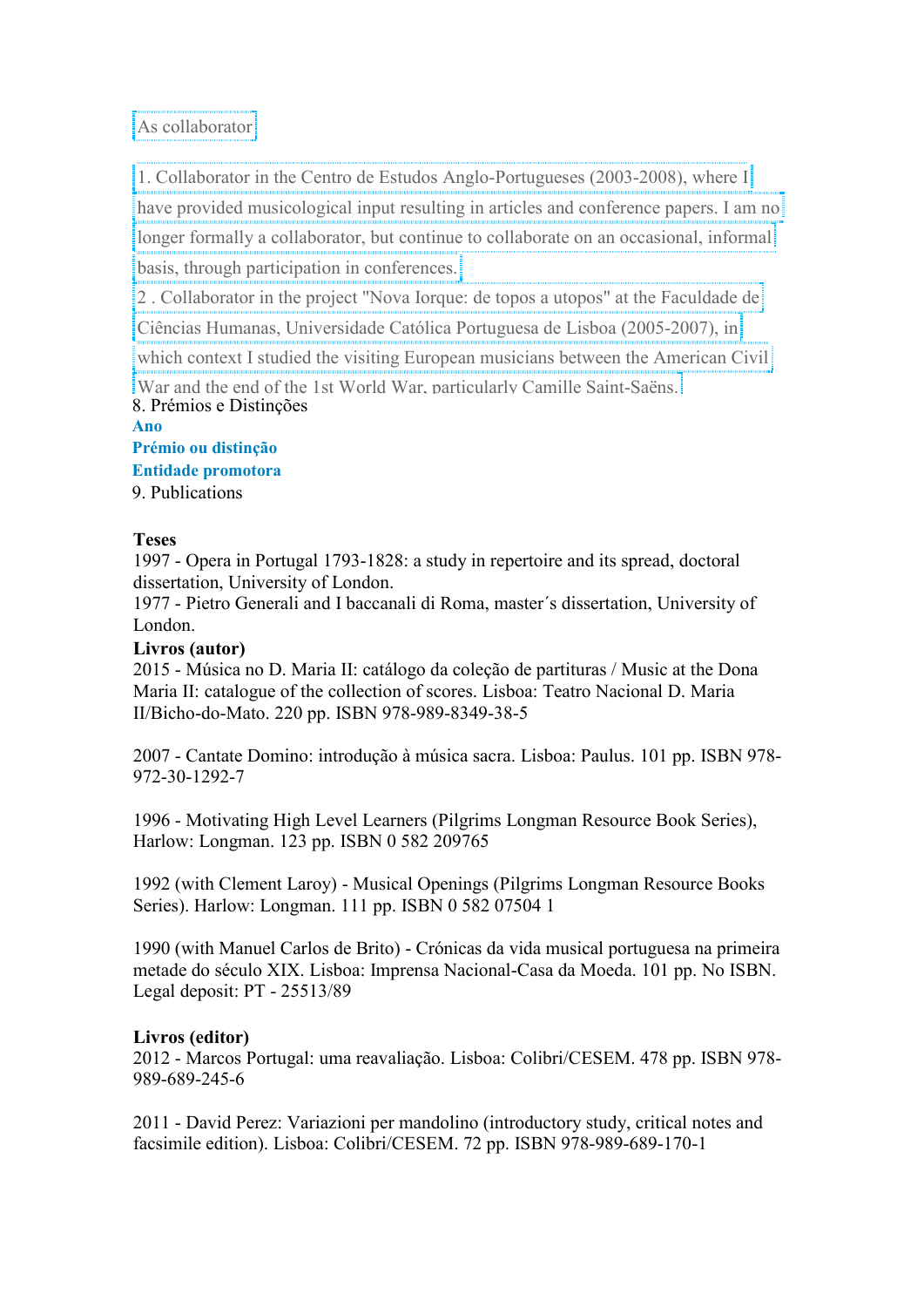2010 - Mozart, Marcos Portugal e o seu tempo/and their time. Lisboa: Colibri/CESEM. 257 pp. ISBN 978-972-772-959-3

2006 (with Rejane Paiva) - Marcos Portugal: modinhas para uma ou duas vozes e instrumeno de tecla (introductory study and critical edition). Lisboa: Instituto de Artes. 88 pp. ISMN M-707716-09-0

#### **Capítulos de livros**

2016 - "Uma corte deslocada e a figura de Marcos Portugal". In Pocebon, Ruthe Zoboli (org.). Atas do Congresso Internacional "Música, Cultura e Identidade no bicentenário da elevação do

Brasil a Reino Unido". Lisboa: CESEM/Núcleo Caravelas. pp. 11-40. ISBN 978-989- 97732-7-1. Text available:

http://www.caravelas.com.pt/atas\_congresso\_reino\_unido.pdf

2015 - "Música". In Carvalho, Cristina Sá. A arte cristã. Lisboa: Fundação Secretariado Nacional da Educação Cristã. pp. 84-106. ISBN 978-999-8822-03-1

2015 - "Entremez intitulado O Grande Governador da Ilha dos Lagartos/The great Governor of the Isle of Lizards". In Ana Guiomar Rêgo Souza and Kleber Damaso Bueno (eds.). O Grande Governador da Ilha dos Lagartos: práticas de pesquisa e criação em artes". Goiânia: Gráfica Universidade Federal do Goiás. pp. 19-34. ISBN 978-85- 68359-46-4

2015 - "18th-century Portuguese opera and the question of Portuguese theatrical taste". In Gilbert Stöck, Paulo Ferreira de Castro and Bernadette Nelson (eds.). Estes sons, esta linguagem: Essays on Music, Meaning and Society in Honour of Mário Vieira de Carvalho. Leipzig: Gudrun Schröder Verlag. pp. 119-135. ISBN 978-989-20-4566-5

2014 - "As óperas portuguesas setecentistas e o "gosto do teatro português". In Rodrigues, Ana Duarte (org.). O gosto na arte na Idade Moderna. Lisboa: Scribe, 2014, pp. 63-73. ISBN 978-989-8410-34-4.

2014 - "Staging the operas of Marcos Portugal: glimpses of the past, reflections on the present". In Schmid-Reiter, Isolde (ed.). Opera Staging: Erzählweisen. Regensburg: ConBrio Verlagsgesellschaft. pp. 195-214. ISBN 978-3-940768-47-6.

2014 - "Marcos Portugal: Compositor sem fronteiras - a música profana". In Guilherme Goldberg, Luís Octávio de Sousa Santos e Rodolfo Valverde (org.). Intertextualidades: fronteiras entre o sacro e o profano na música do Brasil Colonial e Imperial (IX Encontro de Musicologia Histórica, Juiz de Fora, July 2012). Juiz de Fora: Universidade Federal de Juiz de Fora / MAMM. pp. 82-99. ISBN 978-85-62136-17-7

2012 - The following chapters in David Cranmer. Marcos Portugal: uma reavaliação. Lisboa: Colibri/CESEM, 2012. 482 pp. ISBN: 978-989-689-245-6 II "Maestro do Teatro do Salitre", pp. 145-156 III "As óperas italianas: a sua receção e disseminação", pp. 157-180 VI "L'equivoco in equivoco, Quem busca lãa fica tosqueado e O desfarce venturozo: a "obra" e a edição crítica", pp. 203-209 VIII (com Martim Sousa Tavares) "Gli Orazi e i Curiazi", pp. 217-222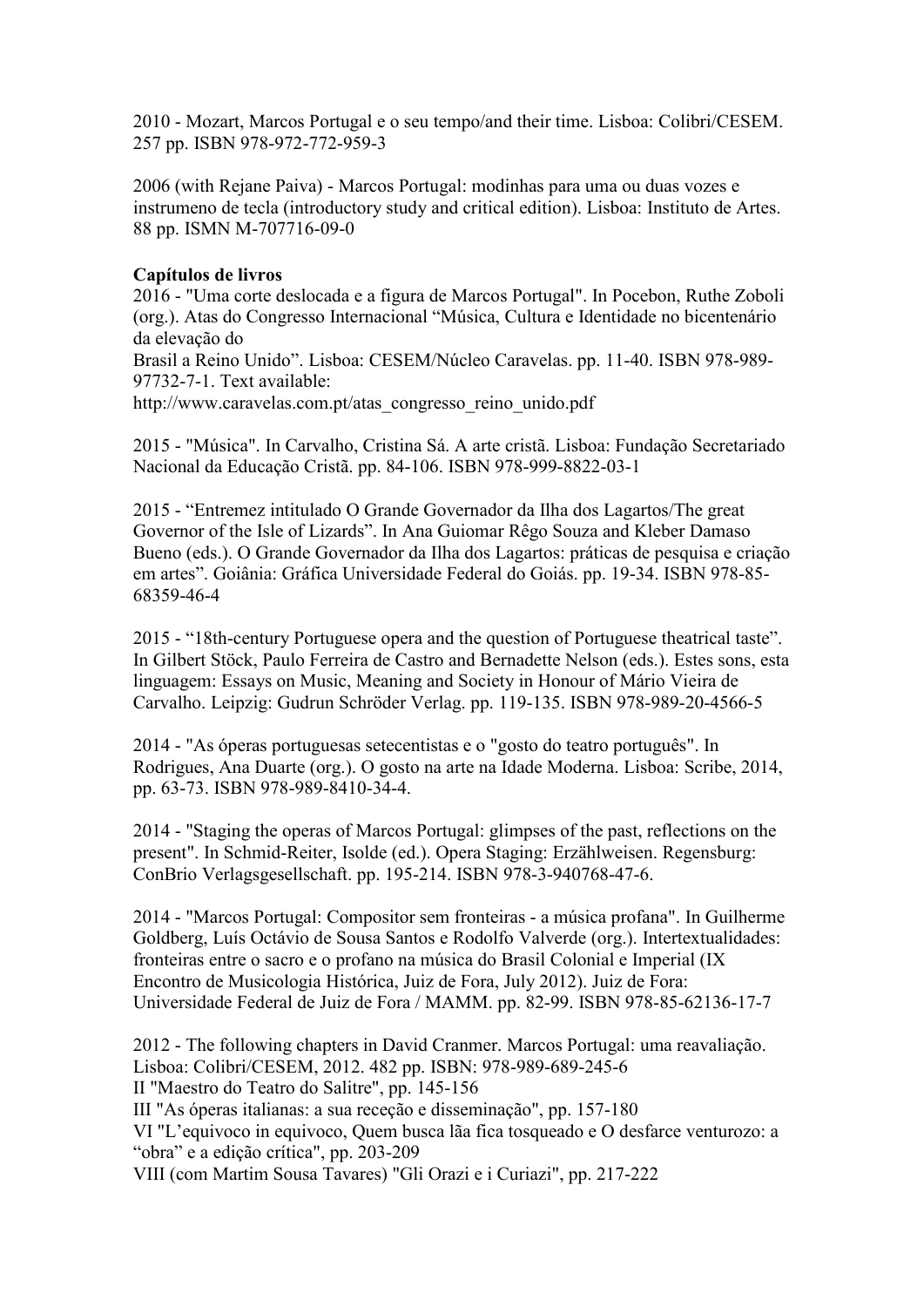IX "La pazza giornata ovvero il matrimonio di Figaro: o texto e a música", pp. 223-227. XIII "As óperas italianas: pastiches e atribuições problemáticas", pp. 277-288 XVI "O chamado 'Elogio da senhora Rainha'", pp. 315-321 XXII "As modinhas", pp. 397-402 XXV "A música para tecla", pp. 431-435

2012 - "A música profana". In Marques, António Jorge (org.). Marcos Portugal (1762- 1830): 250 anos do nascimento. Lisboa: BNP/CESEM/Fundação Casa de Bragança, 2012, pp. 39-44. ISBN: 978-972-565-487-3

2012 - "Ópera e música teatral no Rio de Janeiro no reinado de D. Maria I: uma fonte mal conhecida". In Maria Elizabeth Lucas e Rui Vieira Nery (org.). As músicas lusobraileiras no final do antigo regime: repertórios, práticas e representações. Lisboa: Fundação Calouste Gulbenkian/imprensa Nacional-Casa da Moeda, 2012, pp. 557-569. ISBN 978-972-27-2026-7

2012 - "L'opéra et le théâtre à la période coloniale: les notions de metrópole et de province". In Anastásio, Vanda; Neiva, Saulo; Santos, Gilda (eds.). L'Atlantique comme pont: L'Europe et l'espace lusophone (XVIe-XIXe siècles). Clermont-Fernand: CELIS, 2012, pp. 193-200. ISBN 978-2-84516-535-9 (paper); ISBN 978-2-84516-536- 6

2010 - "Peninsular battles in the Lisbon theatres" in Maria de Deus Duarte (coord.), Da Guerra Peninsular: retratos e representações, Casal de Cambra, Caleidoscópio, pp. 83- 88. 978-989-658-094-0

2010 - "A ópera e a música teatral em língua portuguesa durante o reinado de D. José I", in João Paulo Pereira da Silva (coord.), Pombal e o seu tempo", Casal de Cambra, Caleidoscópio, pp. 129-140. ISBN 978-989-658-120-6

2010 - "Mozart, Marcos Portugal and their time: a Portuguese perspective", in David Cranmer (ed,), Mozart, Marcos Portugal e o seu tempo/and their time, pp. 11-19. ISBN 978-972-772-959-3

2009 - "Camille Saint-Saëns in New York - Looking back a hundred years on" in Maria Laura Bettencourt Pires (coord.), Nova Iorque: de Topos a Utopos, Lisboa, Universidade Católica Editora, pp. 57-63. ISBN 978-972-54-0242-9

2009 - "The Captive, a Comic Opera after Dryden's Tragedy Don Sebastian, Kiing of Portugal" in Letras & Ciências - livro de homenagem a Filipe Furtado, coord. Carlos Ceia, Miguel Alarcão & Iolanda Ramos, Lisboa, Caleidoscópio, pp. 229-242. ISBN 978-989-658-031-5

2007 – " Abordagem a uma obra musical: uma experiência com o poema sinfónico Vathek de Luís de Freitas Branco " in Dez compositores portugueses do século XX , coord. Manuel Pedro Ferreira, Lisboa: Dom Quixote, pp. 57-67. ISBN 978-972-20- 3059-5

2005 – "Os fundos musicais" in Tesouros da Biblioteca Pública de Évora , coord. João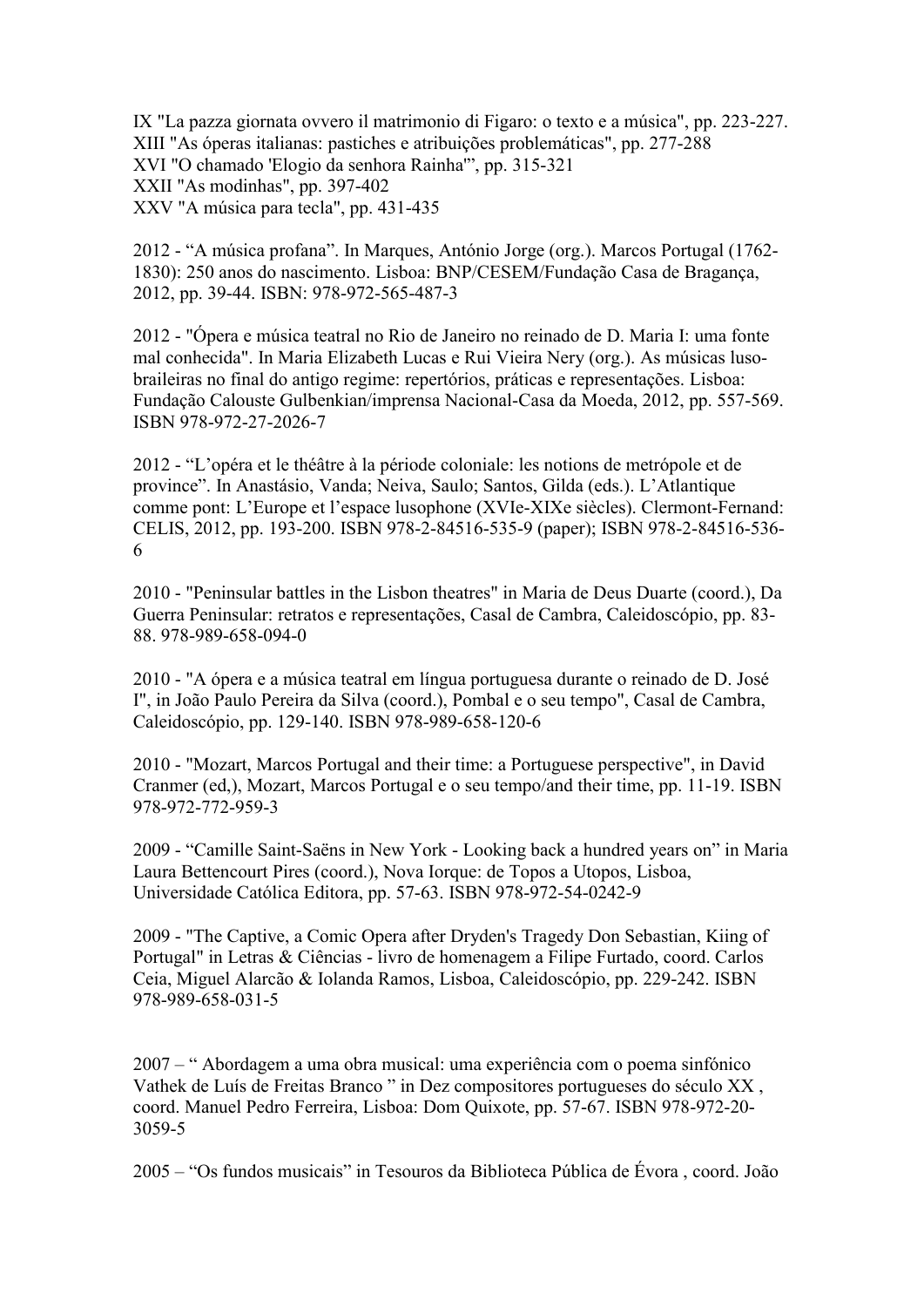Ruas, Lisboa, Edições INAPA, pp. 101-13. ISBN 972-797-108-3

1997 – "Façade: exploiting rhythm and rhyme in nonsense poetry" and "Story in the music", in The Standby Book , Seth Lindstromberg (Ed.), Cambridge University Press, pp. 177-79 & 192, respectively.

1996 - 6 "recipes" [lesson plans] in Lindstromberg, S. (Ed.) The Standby Book, Cambridge University Press, 1997.

1996 – "O Ensino do Inglês através da Música e da Pintura" in Novas Metodologias no Ensino do Inglês , coord. Maria Laura Bettencourt Pires, Universidade Aberta, Lisboa, 1996

1985 - "Notes, summaries and compositions" I, II and III; "The teacher's role in the oral lesson", and (with Alan Matthews) Glossary, in Matthews, A. et al. (Ed.) At the Chalkface, Edward Arnold, 1985.

Entries in Die Musik in Geschichte und Gegenwart :

"Teixeira, António", Vol. XVI, pp. 583-84 (2007)

"Portugal, Marcos António da Fonseca" (co-author with António Jorge Marques), Vol. XIII, pp. 809-11 (2006)

Entries for "Portugal, Marcos António da Fonseca" in The New Grove Dictionary of Opera (Ed. Sadie), Macmillan, London, 1992, revised for The New Grove Dictionary of Music, 2nd Edition, 2000

Entries in Dicionário Biográfico Caravelas (ISBN 978-989-97732-2-6 ): Catalani, Angelica [13 pp.] (2012)

**Artigos em revistas de circulação internacional com arbitragem científica** 2016 - "Giuseppe Millico and La pietà d'amore: from Naples to Lisbon to Rio de Janeiro" in Revista Música Hodie, Vol. 16, N.º 1, pp. 45-52. ISSN 1676-3939 (impressa); 2317-6776 (online) [indexed Web of Science]

2013 - "Marcos Portugal: Mestre de Música de Suas Altezas Reais" in Revista Música Hodie, Vol. 13, N.º1, pp. 19-33. ISSN 1676-3939 (impressa); 2317-6776 (online) [indexed Web of Science]

2012 - "Introdução: entremez e farça em Portugal e na América portuguesa" [Título errado - este é o subtítulo da primeira secção. Título correto: "A música nos entremezes e farças da tradição luso-brasileira do período colonial"] in Plural Pluriel, N.º 10, sem paginação [formato HTML]. ISSN 1760-5504

2010 - "A música dramática de Marcos Portugal no Rio de Janeiro: contextualização e novos dados", in Revista Brasileira de Música, Vol. 23, N.º1, pp. 55-65. ISSN 0267- 5315

2008 - "Music and the 'teatro de cordel': in search of a paradigm" in Portuguese Studies, Vol. 24, N.º1, pp. 32-40. ISSN 0103-7595 [indexed Web of Science]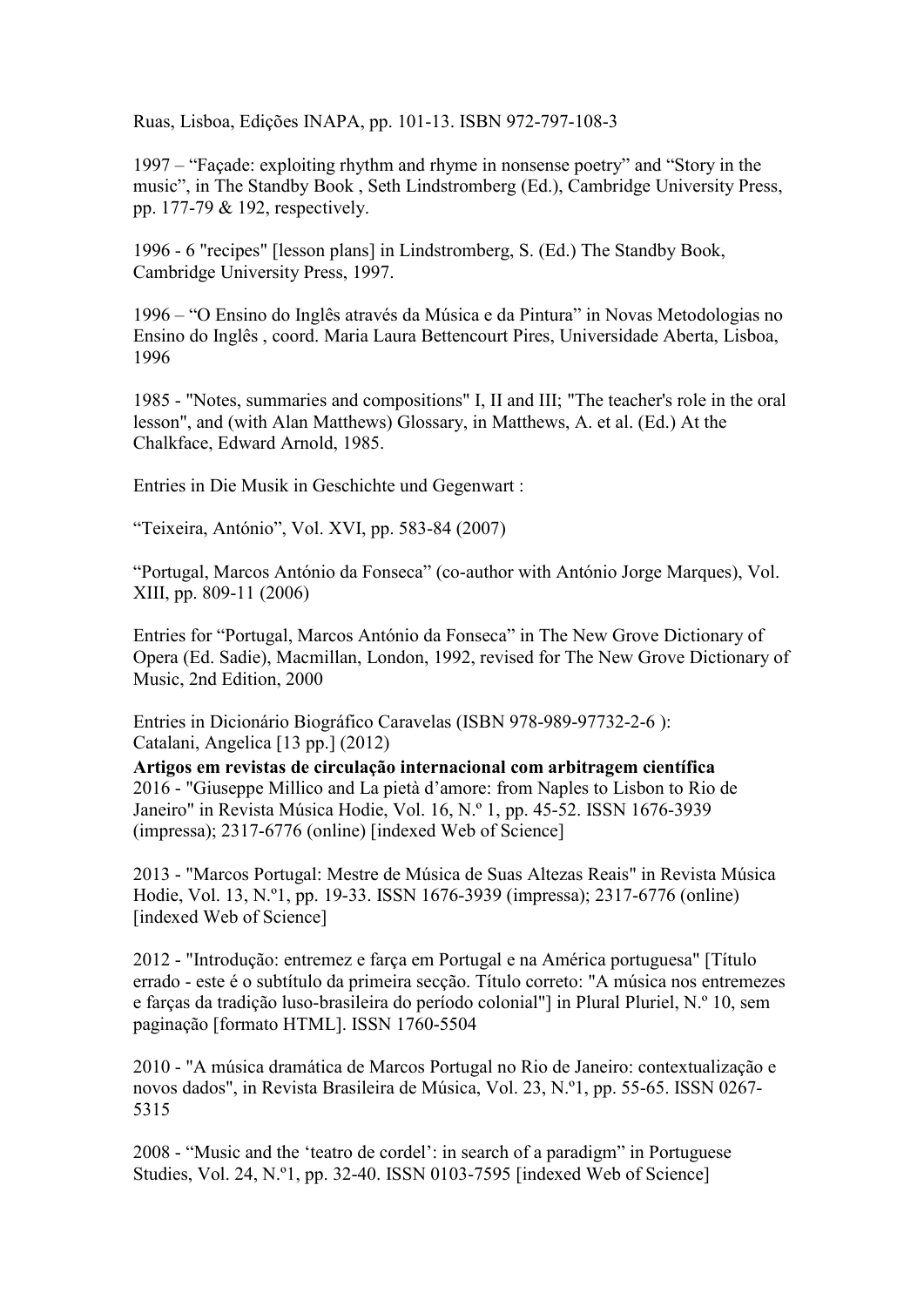2006 - "English music in the Library of King João IV of Portugal" in SEDERI Yearbook, Vol. 16, pp. 153-60. ISSN 1135-7789

#### **Artigos em revistas nacionais com arbitragem científica**

2011 - "The Captive, uma ópera baseada na tragédia Don Sebastian, King of Portugal, de John Dryden", Revista de Estudos Anglo-Portugueses, 20, 95-111. ISSN 0871-682X

2002 – "Music in the context of Anglo-Portuguese relations – a historical overview", in Revista de Estudos Anglo-Portugueses , N.º 11, 2002, Lisbon, FCT/CEAP, FCSH, 57- 95. ISSN 0871-682X

#### **Publicações em actas de encontros científicos**

2015 - "Prima la musica, poi le parole? Problemáticas na reconstituição da música do teatro português setecentista". In Actas "Touros, Tragédias, Bailes e Comédias - Espectáculos e divertimentos em Portugal no século XVIII". Lisboa: Centro de Estudos de Teatro (Faculdade de Letras da Universidade de Lisboa). pp. 48-60. No ISBN. Text available: http://www.tmp.letras.ulisboa.pt/images/cranmer.pdf

2013 - "Modinha, lundum e seguidilha na música teatral luso-brasileira", XXIII Congresso da Associação Nacional de Programas de Pós-Graduação em Música (ANPPOM), UFRN, Natal, 19-23 August. Text available: http://anppom.com.br/congressos/index.php/ANPPOM2013/Escritos2013/paper/view/2 289/473

2011 - "Ópera e teatro no Brasil no século XVIII e princípios do século XIX", in Actas II Jornadas de Património de Belmonte: à descoberta do Novo Mundo. pp. 39-54. Sem ISSN

2010 - "A ópera e a música teatral luso-brasileira do período colonial: bibliotecas, catálogos e o que escondem" XX Congresso da Associação Nacional de Programas de Pós-Graduação em Música (ANPPOM), UDESC, Florianópolis, 23-27 August. Anais, pp. 860-864

http://www.anppom.com.br/anais/anaiscongresso\_anppom\_2010/ANAIS\_do\_CONGR ESSO\_ANPPON\_2010.pdf

2008 - "The Teatro de São Carlos, Lisbon, and the impact of the Napoleonic Wars", Colóquio "Portugal, Brasil e a Europa Napoleónica", ICS, Lisbon, 4-6 December 2008, published on CD Rom at the Colloquium.

2007 - "A Batalha do Bussaco: um retrato musical", in A Guerra Peninsular: perspectivas multidisciplinares (coord. Maria Leonor Machado de Sousa), 2 vols., Lisboa, Comissão Portuguesa de História Militar/Centro de Estudos Anglo-portugueses, 2008, II pp. 239-44 (actas do Congresso Internacional e Interdisciplinar Evocativo da Guerra Peninsular integrando o XVIII Colóquio de História Militar, nos 200 anos das invasões napoleónicas em Portugal, Lisbon, November 2007)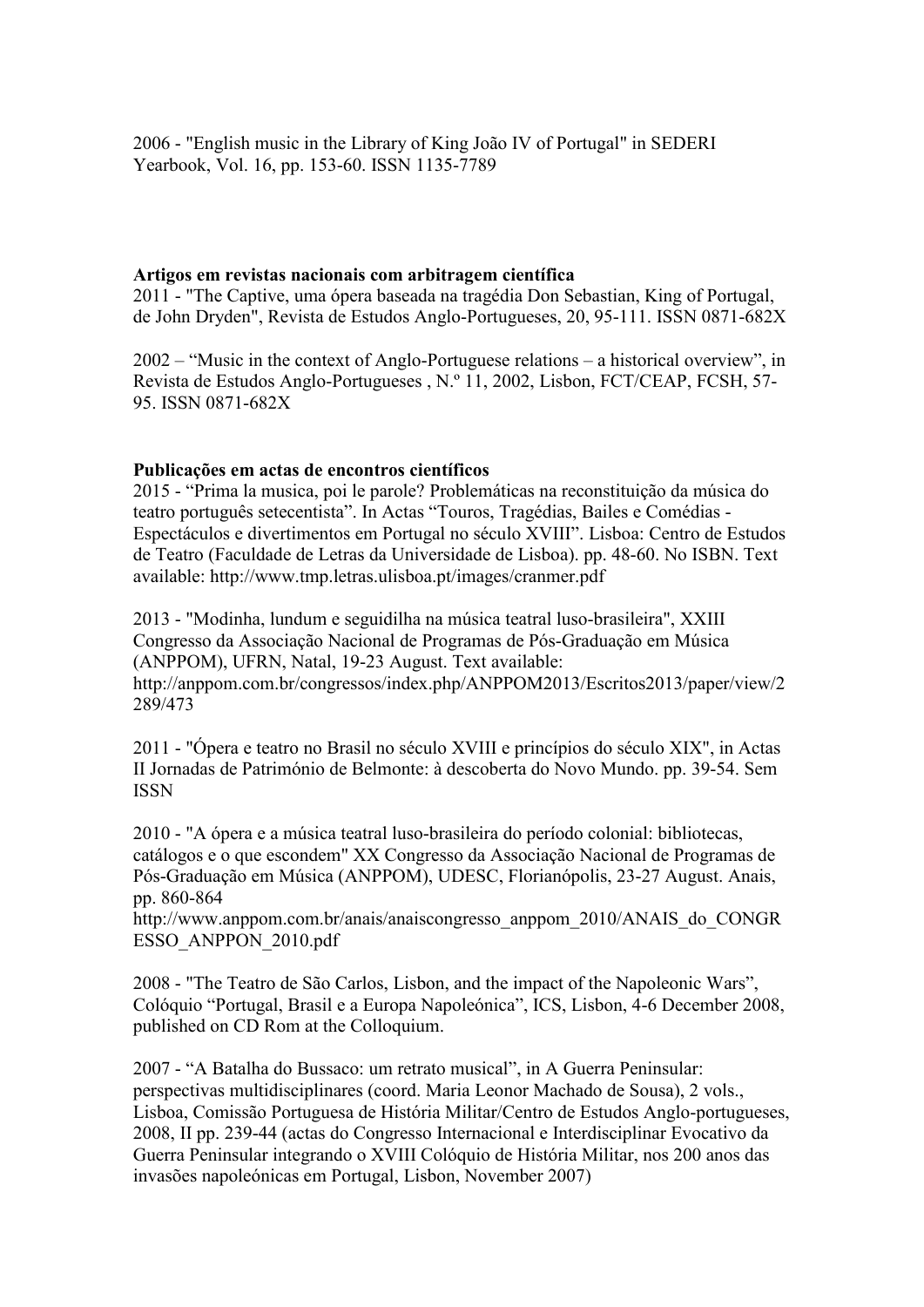2006a – "João Domingos Bomtempo and the 'Portuguese Sufferers'", in Carlos Ceia & Isabel Lousada (organizadores), Novos Caminhos da história e da Cultura – actas do XXVII Encontro da APEAA (Associação Portuguesa de Estudos Anglo-Americanos , pp. 201-216.

2006b – "Translating without the tools of the trade", Contrapor 2006 Conference, FCT, Universidade Nova de Lisboa, September 2006, published in the Conference Proceedings (CD-Rom).

2005a "O Fundo Musical do Paço Ducal de Vila Viçosa: surpresas esperadas e inesperadas" in Callipole – Revista de Cultura , Vila Viçosa, Câmara Municipal de Vila Viçosa, N.º 13, 2005; pp. 157-63.

2005b – "L'opéra dans les théâtres privés entre 1733 et 1792" in Arquivos do Centro Cultural Calouste Gulbenkian , Vol. XLIX (« Sociabilités intellectuelles XVIe-XXe siècle»), Lisboa-Paris, Centro Cultural Calouste Gulbenkian, pp. 83-91.

2002 – "Relações operáticas entre Portugal e Inglaterra durante o período napoleónico" in Actas do I Congresso Internacional de Estudos Anglo-Portugueses, Lisbon, FCT/CEAP, FCSH

1993 – "Libretos, uma fonte...de erros?" (VII Encontro Nacional de Musicologia, Lisbon, April 1991), in APEM Boletim 78, Julho/Setembro 1993, pp.18-20.

1991 – "Intercâmbio entre a Espanha e Portugal no campo de ópera entre 1793 e 1828" (VI Encontro de Música Ibérica, Lisbon, October 1989) in Revista Portuguesa de Musicologia , Vol. 1, 1991, pp. 205-10.

1990 – "Bellini - a Portuguese perspective" (Convegno Internazionale di Studi Belliniani, Catania, November 1985) in Atti del Convegno Internazionale di Studi Belliniani (Ed. Failla), Maimone, Catania, pp. 261-288.

1989 – "As primeira execuções em Portugal de óperas de Mozart" (VI Encontro Nacional de Musicologia, Lisbon, October 1988) in APEM Boletim 62, Julho/Septembro 1989, pp. 25-7.

1988 – "Autógrafo ou cópia? Partituras das óperas de Marcos Portugal e Valentino Fioravanti escritas para o Teatro de São Carlos" (V Encontro Nacional de Musicologia, Lisbon, April 1987) in APEM Boletim 58, Julho/Septembro 1988, pp. 27-30.

1987 – "Bellini - uma perspectiva portuguesa" (IV Encontro Nacional de Musicologia, Lisbon, March 1986) in APEM Boletim 52, Janeiro/Março 1987, pp. 45-51. (This is a shortened version of the Catania paper.)

1986 – "Opiniões estrangeiras sobre dois músicos portugueses: J. D. Bomtempo e J. A. Canongia" (III Encontro Nacional de Musicologia, Lisbon, January 1985) in APEM Boletim 48, Janeiro/Março 1986, pp. 33-5.

1984 – "A Carreira de Carlos Porto, Cantor Português (?) do Século XIX" (II Encontro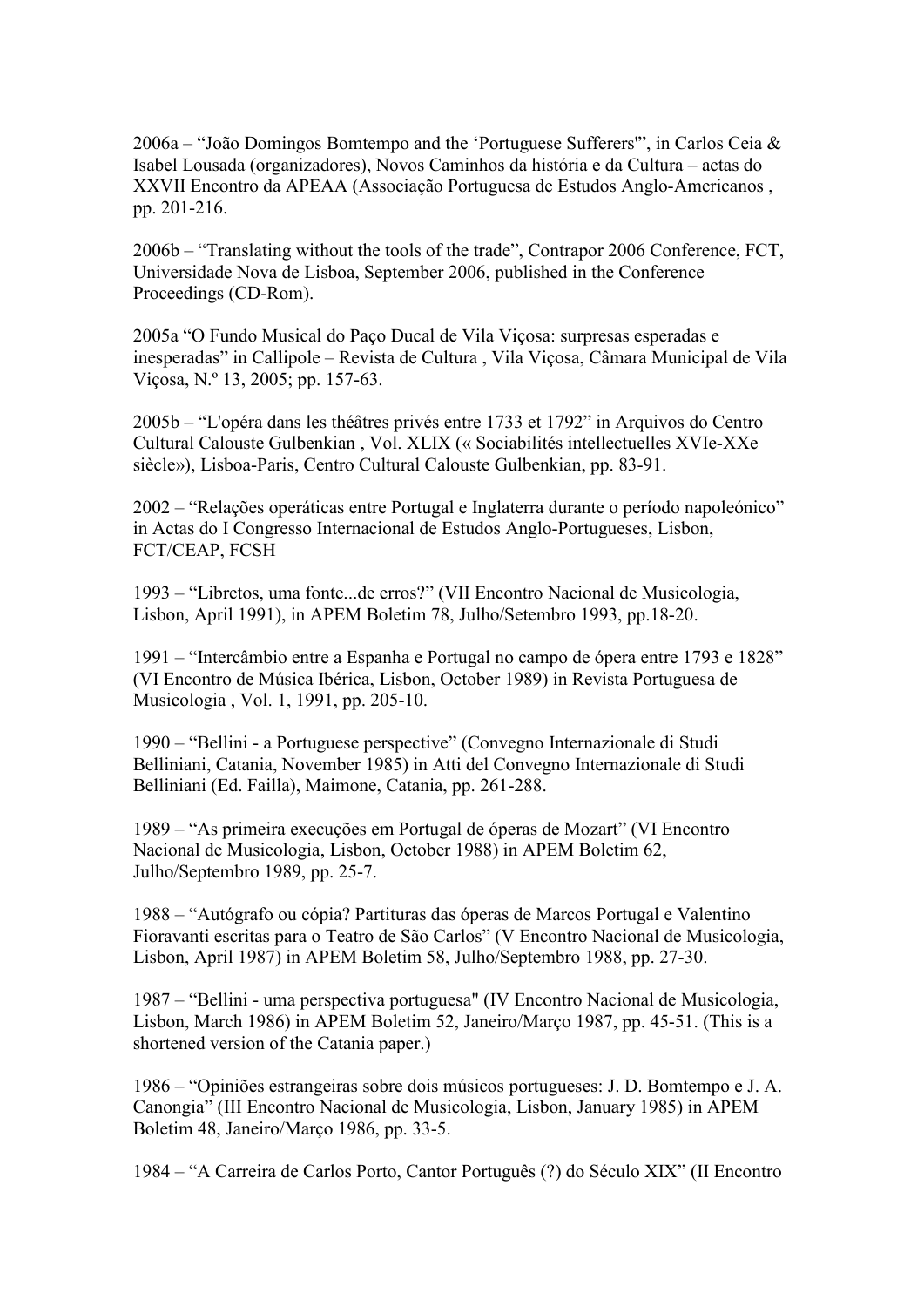Nacional de Musicologia, Lisbon, January 1984) in Boletim of the Associação de Educação Musical (APEM) No. 42/3, Julho/Outubro 1984, pp. 24-9.

# **Outras publicações**

Critical music editions supervised, used for performance

2012 - Marcos Portugal. L'oro non compra amore (concert performance Rio de Janeiro in 2012)

2012 - Marcos Portugal. O basculho de chaminé (staged Lisbon and Curitiba in 2012, Ribeirão Preto in 2013 & 2014, Lisbon and Santo André (São Paulo) 2015) 2010 - Marcos Portugal. La pazza giornata ovvero il matrimonio di Figaro (staged in 3 UK locations in 2010, Buxton Festival 2012, New York 2016)

Principled music edition ("edição criteriosa"), used for performance. 2014 - (with Gabriel Cipriano). O grande governador da Ilha dos Lagartos (text by António José da Silva, music by António Teixeira and Carlos Seixas) (staged performance at Teatro de Pirenópolis, Pirenópolis, Brazil, June 2014)

# Article-length facsimile edition

2013 - Marcos Portugal (1762-1830 «Frenar vorrei le lagrime»: facsimile edition with introduction. Lisbon, Edições Musicais Caravelas/CESEM. 28 pp. ISMN 979-0- 707715-01-0

# Dictionary entries

2014 - "JOBIT, Pietro", in Dicionário biográfico Caravelas, ed. Alberto José Vieira Pacheco (Lisboa, CESEM/Caravelas), 3 pp., ISBN: 978-989-97732-2-6. Available at: http://caravelas.com.pt/Pietro\_Jobit\_novembro\_2014.pdf - with Filomena Rodrigues. Filomena Rodrigues, "ALMEIDA, António de", in Dicionário biográfico Caravelas, ed. Alberto José Vieira Pacheco (Lisboa, CESEM/Caravelas), 2 pp., ISBN: 978-989-97732-2-6. Available at:

http://www.caravelas.com.pt/Antonio\_de\_Almeida\_novembro\_2014.pdf

Selected other article-length publications:

2016 - "O fundo musical do Santuário de Nossa Senhora da Conceição, Vila Viçosa", in Callipole - revista de Cultura, Vila Viçosa, Câmara Municipal de Vila Viçosa, N.º 23, pp. 171-187.

2012 - "O basculho de chaminé" and "O projecto Marcos Portugal", in Glosas N.º 5, pp. 26-34. ISSN 2182-1380

2010 - "Marcos Portugal: Il matrimonio di Figaro", in Glosas N.º 2, pp. 42-48. ISSN 2182-1380

2009 - "Os manuscritos de música teatral no Paço Ducal de Vila Viçosa - a ligação brasileira" in Callipole – Revista de Cultura , Vila Viçosa, Câmara Municipal de Vila Viçosa, N.º 17, pp. 101-118. ISSN 0872 5225.

2005a – "What we do well and others could learn from EFL methodology in teaching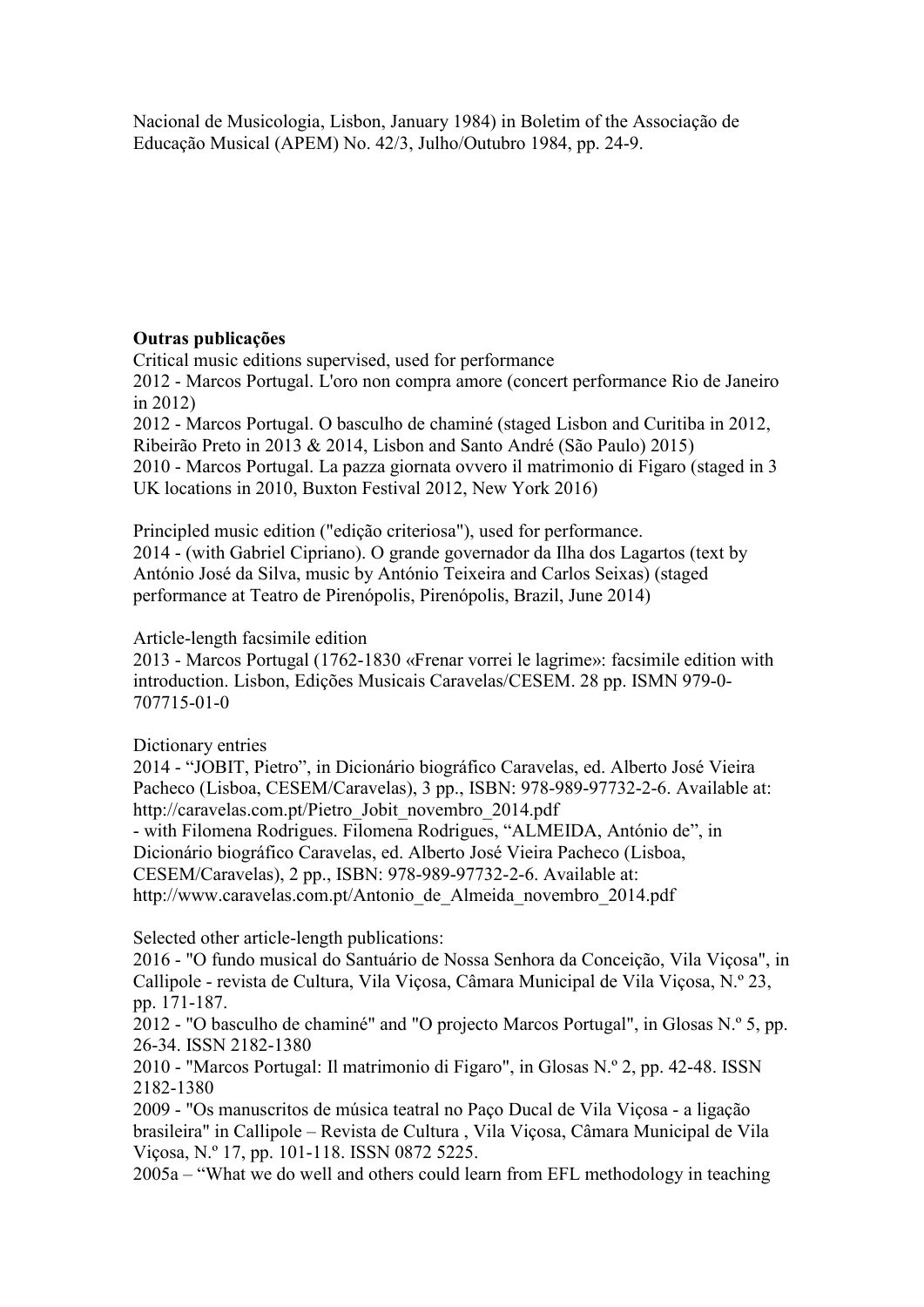music", in Humanising Language Teaching , Year 7, Issue 1(January 2005), online publication: www.hltmag.co.uk/jan05/index.htm

2005b – Review of A Critical Study and translation of António José da Silva's Cretan Labyrinth – a puppet opera (introduction and translation by Juliet Perkins) in Revista de Estudos Anglo-Portugueses , N.º 14 (2005), pp. 285-87.

2005c – La musique au temps du roi João V du Portugal (monograph), Ambronay, Editions Ambronay

2002 – "Music in the context of Anglo-Portuguese relations – a historical overview", in Revista de Estudos Anglo-Portugueses , N.º 11, 2002, Lisbon, FCT/CEAP, FCSH, pp. 57-95.

1996 – "Madame Catalani em Lisboa: a mulher e a sua família" in Arte Musical , IV Série, Vol. 1, N.º 4, Lisboa, Juventude Musical Portuguesa (Julho 1996).

1993a – "La ballerina amante and the opening of the Teatro de São Carlos, Lisbon", Colóquio Artes , 99, 2ª série, 35º ano (Dezembro 1993), Lisbon, Fundação Calouste Gulbenkian, pp. 56-59.

1993b – "Musical fantasy" in Modern English Teacher , Vol. 2, Nº. 3 (July 1993). 1990 – "Variations on a musical theme" in Practical English Teaching , Vol. 11, Nº. 1 (September 1990).

1989 – "Music in Lisbon in the years 1821, 1822 and 1823" in The British Historical Society of Portugal's 15th Annual Report and Review 1988, Lisbon (June 1989), pp. 113-25.

1988 – "Organs in the Azorean Archipelago" in Arquipélago , special edition on Anglo-Azorean relations, Universidade dos Açores, Ponta Delgada, pp. 149-63.

1987 – "Some organs of the Azores" in APEM Boletim 52 (Janeiro/Março 1987), pp. 86-90.

1986 - "Teaching the vocabulary of a text" in British Council Newsletter for Teachers of English, Vol. 7 Nº. 2, Lisboa, British Council; reprinted in Problems and Experiences, The British Council, Rome, April 1987.

Opera programme notes:

2012 (March) Portugal O basculho de chaminé (production at Teatro de São Carlos, Lisbon)

2010 (July-September) Portugal La pazza giornata o sia il matrimonio di Figaro (production of Bampton Classical Opera, UK)

2010 (April) Mozart Le nozze di Figaro (production at Teatro de São Carlos, Lisbon) 2008 (February) Mozart La clemenza di Tito (production at Teatro de São Carlos, Lisbon)

2007 (May) Rossini L'italiana in Algeri (production at Teatro de São Carlos, Lisbon) 2007 (February) Teixeira As Variedades de Proteu (concert performance, Lisbon, Gulbenkian Foundation)

2006 (April) R. Strauss Salome (concert performance, Lisbon, Gulbenkian Foundation) 2006 (February) Rossini Il barbiere di Siviglia (production at Teatro de São Carlos, Lisbon)

2005 (March) Beethoven Fidelio (concert perfomance, Lisbon, Gulbenkian Foundation, Lisbon)

2005 (February) Cherubini Medea (production at Teatro de São Carlos, Lisbon) 2004 (May) Rossini Il turco in Italia (production at Teatro de São Carlos)

2004 (April) Mozart Don Giovanni (concert performance, Lisbon, Gulbenkian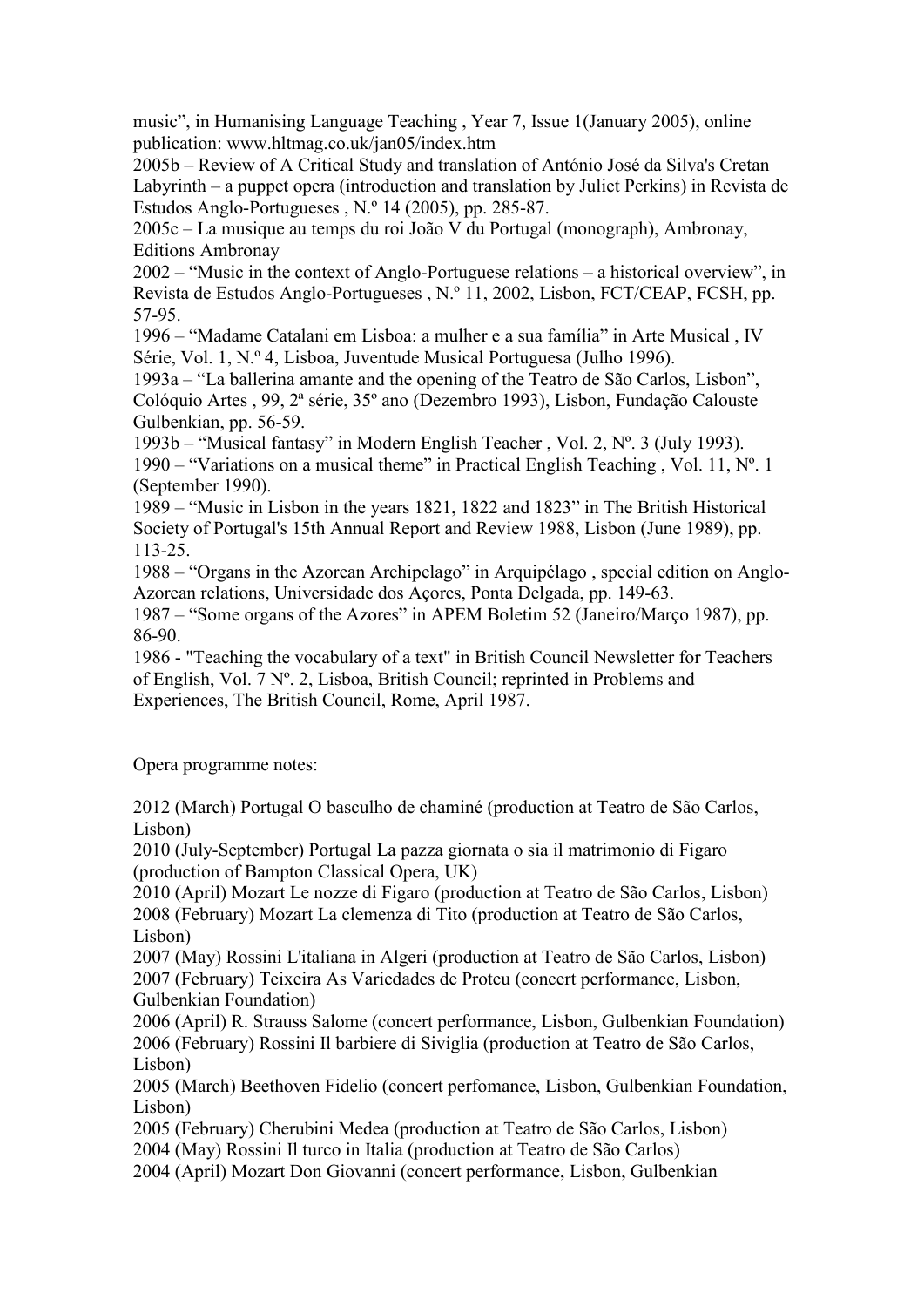Foundation)

2003 (March) Mozart Così fan tutte (concert performance, Lisbon, Gulbenkian Foundation)

2002 (December) Gluck Orfeo ed Euridice (production at Teatro de São Carlos, Lisbon) 2002 (June) Haydn Orlando Paladino (concert performance, Lisbon, Gulbenkian Foundation)

2002 (March) Mozart Die Zauberflöte (production at Teatro de São Carlos, Lisbon) 2002 (April) Mozart Idomeneo (concert performance, Lisbon, Gulbenkian Foundation 2000 (April) Cimarosa Il matrimonio segreto (production at the Salão Nobre of the Teatro de São Carlos, Lisbon)

1996 (June) Bellini I puritani (production at Teatro de São Carlos, Lisbon) 1994 (November) Portugal As Damas Trocadas (Lisboa 94 production at the Salão Nobre of the Teatro de São Carlos/production at the Clerkenwell Music Festival, London)

1994 (September) Rego O Gato por Lebre (Lisboa 94 production at Central Tejo, Lisbon,)

1994 (March) Bellini I Capuleti e i Montecchi (production at Teatro de São Carlos, Lisbon)

1990 (January) Cimarosa Gli Orazi e i Curiazi (production at Teatro de São Carlos, Lisbon)

1986 (April) Donizetti Roberto Devereux (production at Teatro de São Carlos, Lisbon) 1985 (June) Rossini La Cenerentola (production at Teatro de São Carlos, Lisbon)

Other significant programme notes:

2007 (September) "Do Barroco ao Bel Canto" (Teatro de São Carlos, Lisbon). 2006a (January) Saint-Saëns Une nuit à Lisbonne (Centro Cultural de Belém, Lisbon, organised by the Teatro de São Carlos).

2006b (October) Essay "Chostakovitch e Mozart: companheiros pouco prováveis" (Teatro de São Carlos, Lisbon).

2005 (September) Texts for the complete Beethoven Symphonies (Teatro de São Carlos, Lisbon).

Principal scientific translations (Portuguese to English):

2012 - Rui Vieira Nery. A history of Portuguese Fado. Lisboa: Imprensa Nacional-Casa da Moeda/EGEAC, 2012. 432 pp. ISBN: 978-972-27-2024-3

2012 - Rui Vieira Nery. Fado: um património vivo/Fado: a living heritage. (English translation: pp. 150-183) Lisboa: CTT. ISBN 978-972-8698-45-8

2011 – Dinarte Machado & Gerhard Doderer, Organs in Madeira. Funchal: DRAC. ISBN 978-972-648-180-5

2007 - Motetes Polifónicos de Goa para a Semana Santa (sécs. XIX-XX) / The Polyphonic Holy Week Motets from Goa (19th & 20th centuries (introductory essay by Manuel Morais), Casal de Cambra, Caleidoscópio.

2005 - Manuel Pedro Ferreira, Cantus Coronatus: 7 Cantigas d'El-Rei Dom Dinis/by King Dinis of Portugal, Kassel, Edition Reichenberger (translation originally commissioned by Lisboa Capital da Cultura 94).

2003 - Cândido Drumond de Vasconcelos (ed. Manuel Morais), Colecção de Peças para Machete/Collection of Pieces for Machete (1846), Casal de Cambra, Caleidoscópio, 2002 - Music Museum: guide [Catalogue of permanent exhibition at the Lisbon Music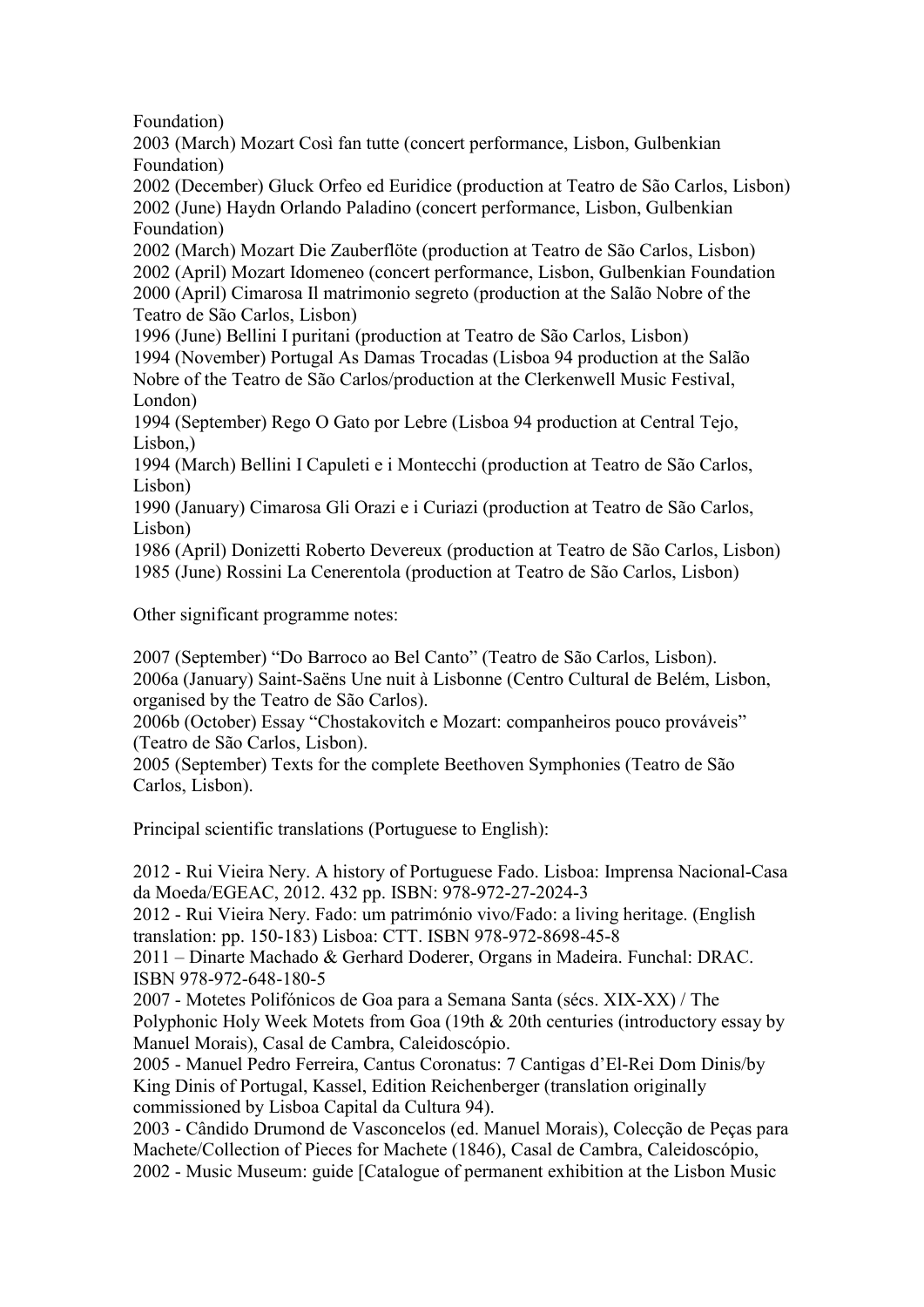Museum], Lisboa, Instituto Português de Museus/Music Museum, 2000 - Modinhas, Lunduns e Cançonetas (Introduction & Critical Commentary to edition by Manuel Morais), Lisboa, Imprensa Nacional-Casa de Moedas/Correios e Telecomunicações-Telefones de Lisboa e Porto.

1999 - Jaime de la Tê y Sagau Cantatas Profanas (Introduction & Critical Commentary to edition by Gerhard Doderer), 2 vols., Lisboa, Fundação Calouste Gulbenkian. 1992 - Os órgãos da Sé Catedral de Braga: book accompanying disc by Gerhard Doderer; sponsored by Barclays Bank, Lisbon; revised 2nd Edition, Lisbon, 1994. 1991 - New aspects concerning the stay of Domenico Scarlatti at the Court of King John V (1719-1729) (Introduction to facsimile edition of "Libro di Tocate Per Cembalo, e Tutti Del Signore Cavaliero D. Domenico Scarlatti" by Gerhard Doderer and notes for the accompanying disc (performed by Cremilde Rosado Fernandes), Lisboa, Instituto Nacional de Investigação Científica.

1989 - Cancioneiro de Elvas (Introduction & Critical Commentary to facsimile edition by Manuel Pedro Ferreira), Lisboa, Instituto Portuguesa do Património Cultural. 1988 - Música Portuguesa Maneirista - Cancioneiro Musical de Belém (Introduction & Critical Commentary to edition by Manuel Morais). Lisboa, Imprensa Nacional-Casa de Moedas/Correios e Telecomunicações-Telefones de Lisboa e Porto.

10. Comunicações

# **Comunicações orais por convite**

A. In the field of music

# 1. Scientific papers

2016a - "Amor e Amazonas: as festas músico-teatrais representadas pelo Marquês de los Balbases em celebração do casamento do Príncipe das Astúrias com a Infanta D. Maria Bárbara", International Conference "Diplomacy and Aristocracy as patrons of music and theatre in Europe ofthe Ancien Régime", Queluz, Portugal, 1-3 July, 2016. 2016b - "A musicologia luso-brasileira vista duma perspetiva portuguesa: o estado da arte e uma visão para o futuro", XI Encontro de Musicologia Histórica, Juiz de Fora (Brazil), 21-22 July 2016.

2016c - "Teatro e música na capital colonial: observações sobre a atividade e o repertório, assim como a atividade dos portugueses", VIII Colóquio – "450 anos de portugueses no Rio de Janeiro", Real Gabinete Português de Leitura, Rio de Janeiro, Brazil, 27-29 September 2016

2016d - "A relationship spanning more than 40 Years – the case of Portugal", International conference "The many faces of Camille Saint-Saëns", Lucca, Italy, 7-9 October, 2016

2016e - "Camille Saint-Saëns and Portugal: a relationship spanning more than 40 years", Encontro Nacional de Investigação em Música (ENIM), Aveiro, Portugal, 3-5 November 2016

2015a - "Problemáticas e estratégias para a reconstituição da música", Colóquio Internacional António José da Silva "O Judeu" – 310 Anos, Lisboa, Portugal, 6-7 February, 2015

2015b - "Prima la musica, poi le parole? Problemáticas na reconstituição da música do teatro português setecentista", Colóquio Internacional Touros, Tragédias, Bailes e Comédias - Espectáculos e divertimentos em Portugal no século XVIII, Lisboa, Centro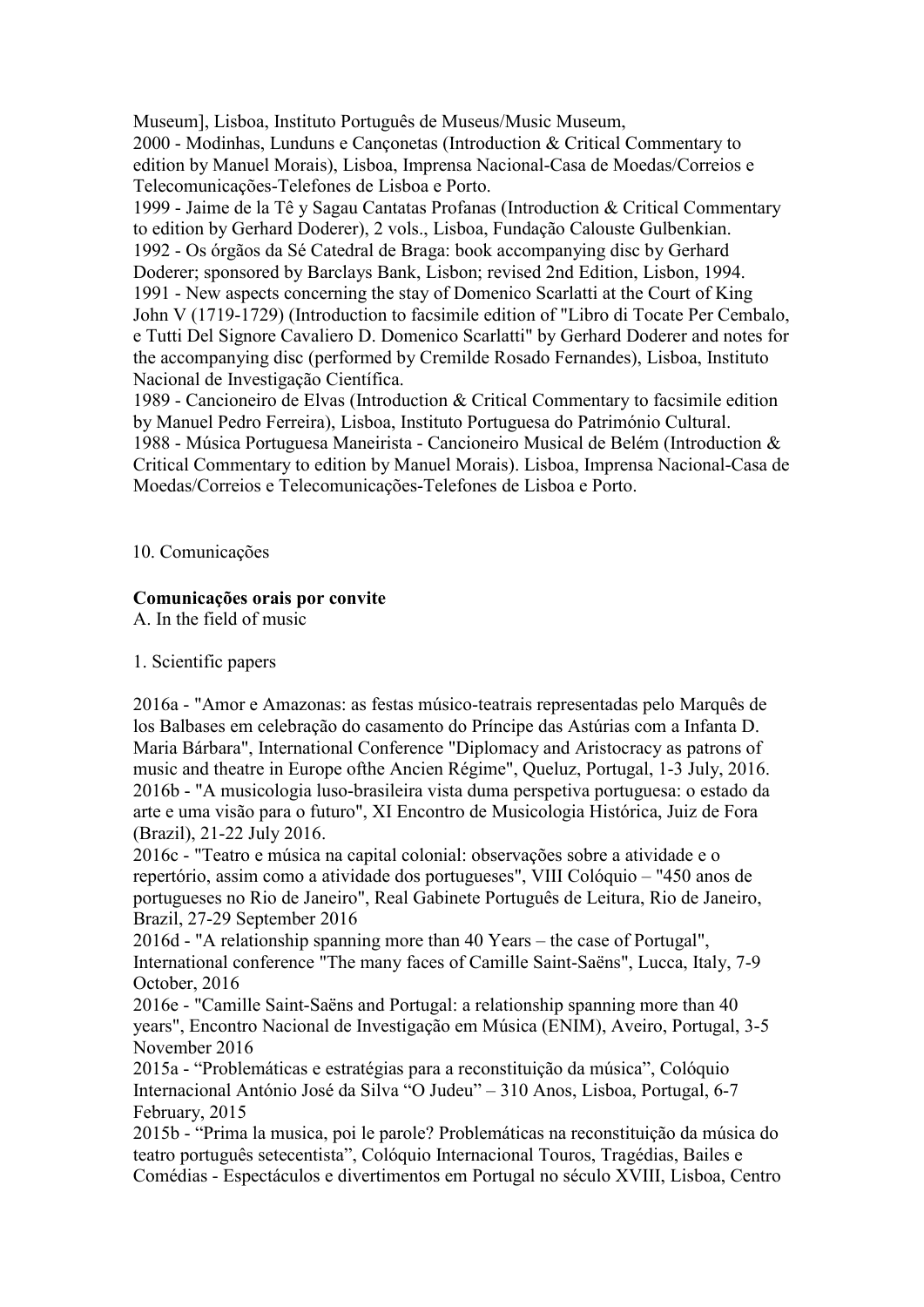de Estudos de Teatro (Faculdade de Letras da Universidade de Lisboa), 21-22 May, 2015.

2015c - "A música teatral luso-brasileira e a edição possível", V Simpósio Internacional de Musicologia da UFG e VII Encontro de Musicologia Histórica da UFRJ, Pirenópolis, Brazil, 15-19 June, 2015. (Keynote speaker)

2015d - "Giuseppe Millico (1737-1802) and La pietà d'amore (1782)", International Conference The Serenata and the Festa Teatrale in 18th-Century Europe, Queluz, Portugal, 26-28 June, 2015

2015e - "O arquivo musical do Teatro Nacional D. Maria II: as suas características, as dificuldades na catalogação e projetos para o futuro", V Encontro Nacional de Investigação em Música, Évora, 12-14 November, 2015.

2015f - "Uma corte deslocada e a figura de Marcos Portugal", Congresso Internacional Musica, Cultura e Identidade no bicentenário da elevação do Brasil a Reino Unido, São Paulo, Brasil, 25-27 November, 2015. (Keynote speaker)

2015g - "Instrumental works composed for the Mafra organs preserved at Vila Viçosa", O órgão histórico em Portugal, Mafra, Portugal, 4-6 December, 2015.

2014a - "As óperas de António José da Silva: contexto, contornos e práticas" (keynote), IV Simpósio Nacional de Musicologia da UFG/EMAC e VI Encontro de Musicologia Histórica da UFRJ, Pirenópolis, Brazil, 2-6 June, 2014.

2014b - "Antimusicologia ou musicologia aplicada? O caso de O grande governador da Ilha dos Lagartos" (plenary), III Simpósio Internacional de Música Ibero-Americana, Lisbon, Portugal, 12-15 October, 2014.

2014c - "Marcos Portugal numa corte deslocada" (keynote), Congresso Internacional de Musicologia: Música de corte no espaço ibero-americano, 1750-1820, Capuchos, Portugal, 9-11 November, 2014.

2013a - "As óperas portuguesas setecentistas e o 'gosto do teatro português'". Colóquio "Pensar o Gosto - Matizes, tendências e dinâmicas do gosto em Portugal", Lisboan, 12 April.

2013b - "A ópera e a música teatral no espaço luso-brasileiro colonial". Colóquio Vox:IA, São Paulo, Universidade Estadual de Campinas, 5-7 June.

2013c - "Marcos Portugal (1762-1830): entre o Iluminismo e o fim do Antigo Regime". V Encontro de Musicologia "Música e Iluminismo no espaço luso-brasileiro", Ribeiro Preto (SP), 14-16 June

2012a - "Marcos Portugal: Compositor sem fronteiras - a música profana". IX Encontro de Musicologia Histórica, Juiz de Fora (Brazil), July.

2012b - "O entremez e a farça no espaço luso-brasileiro". I Simposio-Taller de Música Iberoamericana, Salamanca, November.

2011a - "Problemáticas na edição da música teatral luso-brasileira no período colonial", Colóquio Vox:IA, São Paulo, Universidade Estadual de São Paulo, 8-10 June, 2011 2011b – "Amor e Amazonas: as festas músico-teatrais representadas pelo Marquês de los Balbases em celebração do casamento do Príncipe das Astúrias com a Infanta D. Maria Bárbara", Symposium dedicated to Maria Bárbara de Bragança, Capuchos, September 2011

2010a - "L'opéra et le théâtre durant la période coloniale: notions de métropole et de province", Colloquium "L'Atlantique comme pont: l'Europe et l'espace lusophone (XVIe-XXe siècles), Paris, Centre Culturel Gulbenkian, 4-5 February 2010.

2010b - "Peninsula battles in the Lisbon theatres", Jornada "Peninsular Wars", Lisbon, FCSH, 19 April

2010c - "O repertório músico-teatral na Casa da Ópera do Rio de Janeiro, 1778 a 1813", Simpósio "A ópera na actualidade", Rio de Janeiro, Universidade Federal do Rio de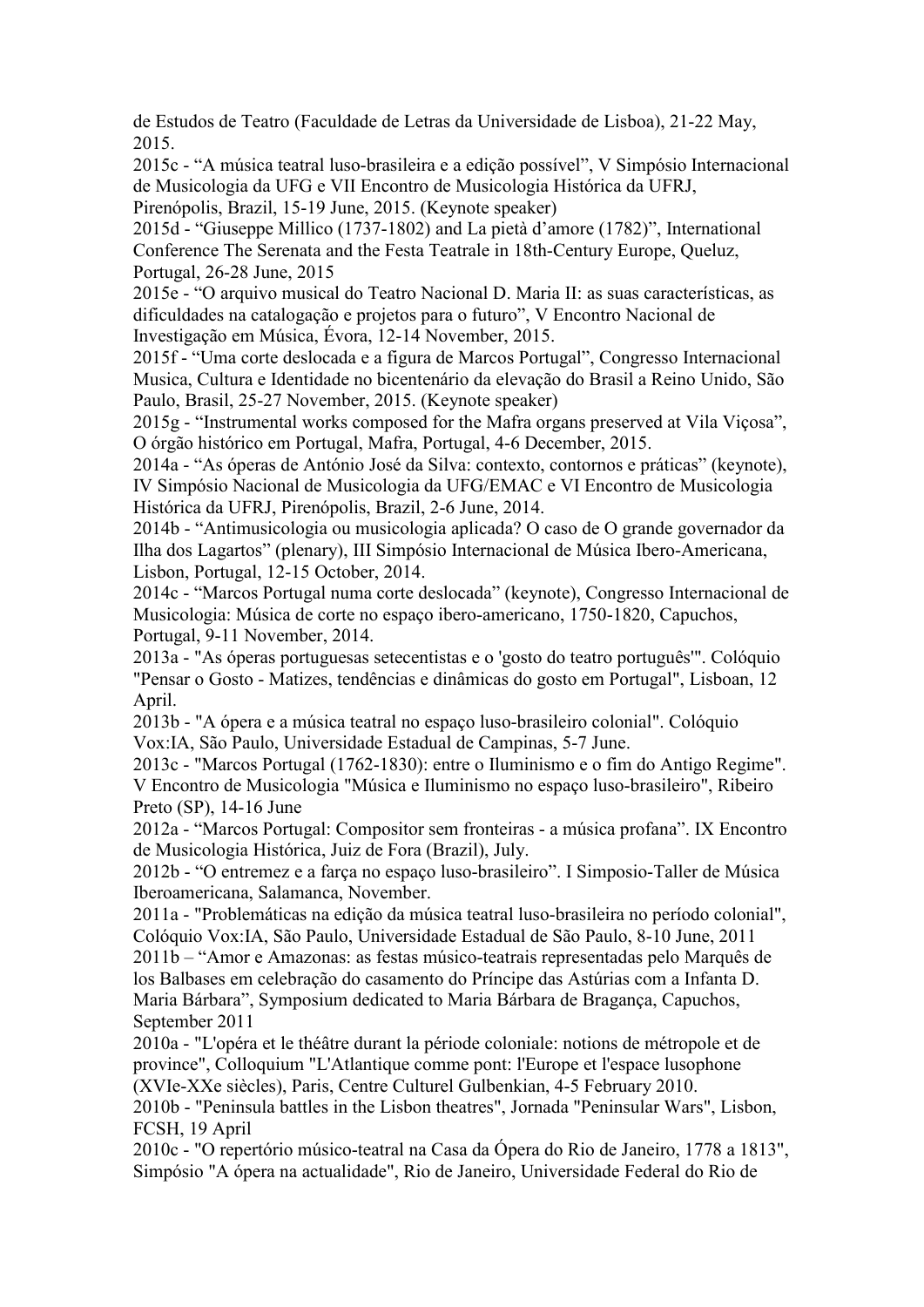Janeiro, 9-13 August 2010.

2010d - "La musique dans les entremezes et farças de la tradition luso-brésilienne du période coloniale", Colloque "Voix", Paris, Université Paris-Nanterre, 21-22 October 2010.

2009a - " Portuguese opera and musical theatre during the reign of King José I", Colóquio O Marquês de Pombal e a sua época", Lisbon, Palácio dos Lilases, 5-6 February 2009.

2009b - "O papel da música no teatro português do século XVII", Congresso Internacional "D. Francisco Manuel de Melo - Mundo é Comédia", Lisbon, FCSH, 1-3 April 2009.

2009c - "Ópera e teatro no Brasil no século XVIII e princípios do século XIX", III Jornadas de Património de Belmonte "À Descoberta do Novo Mundo", Belmonte, 23- 24 April 2009.

2008 - "Ópera e música teatral no Rio de Janeiro no reinado de D. Maria I: uma fonte mal conhecida", Colóquio Internacional "As músicas luso-brasileiras no final do Antigo Regime: repertórios, práticas e representações", Fundação Calouste Gulbenkian, Lisbon, 7-9 June 2008

2006a - "A Música no Teatro de Cordel: à procura de um paradigma", Colóquio "A Literatura no Meridiano das Artes", Lisbon, May 2006.

2006b - "O artista como intelectual: Camille Saint-Saëns", Congresso "O Artista como intelectual – no Centenário de Fernando Lopes-Graça", Faculdade de Letras, Coimbra, 28 April 2006.

2005 - "A Música nas óperas de António José da Silva", Simpósio António José da Silva, Universidade do Algarve, Faro, November 2005.

2004 - "O Fundo Musical do Paço Ducal de Vila Viçosa: surpresas esperadas e inesperadas" (II Jornadas do Património de Vila Viçosa, Vila Viçosa, November 2004) 2004 - "L'opéra dans les théâtres privés entre 1733 et 1792" (colloquium "Sociabilités intellectuelles", Paris, Centre Culturel Gulbenkian, May 2004)

1985 - "Bellini - a Portuguese perspective" (Convegno Internazionale di Studi Belliniani, Catania, November 1985)

2. Other lectures and talks

2016 - Title: A música no tempo de Shakespeare. Festival Internacional de Cascais, Cascais, 13 September 2016.

- Title: Música e teatro em Portugal e no Brasil (1700-1822), Escola de Música,

Universidade Federal do Rio de Janeiro, 30 September 2016.

2015 - Title: A música no teatro de António José da Silva ("o Judeu"). Real Gabinete Português de Leitura, Rio de Janeiro, Brazil, 22 June 2015.

- Title: A música teatral luso-brasileira e a edição possível. Escola de Música-

Universidade Federal do Rio de Janeiro, Rio de Janeiro, Brazil, 24 June 2015.

Title: José Maurício: edição crítica do integral das modinhas. Biblioteca Nacional de Portugal, Lisbon, Portugal, 5 November, 2015.

2014 - Title: Mozart e as árias de soprano. Lisbon, Teatro Camões, 12 April, 2014. 2012 - Title: Marcos Portugal: Mitos e realidade. Niterói, Universidade Federal Fluminense (UFF).

- Title: Marcos Portugal: Mestre de Música de Suas Altezas Reais. Rio de Janeiro, Universidade Federal do Estado do Rio de Janeiro (UniRio).

2011 - Title: A edição crítica de partituras: princípios e práticas, Funchal, ISCE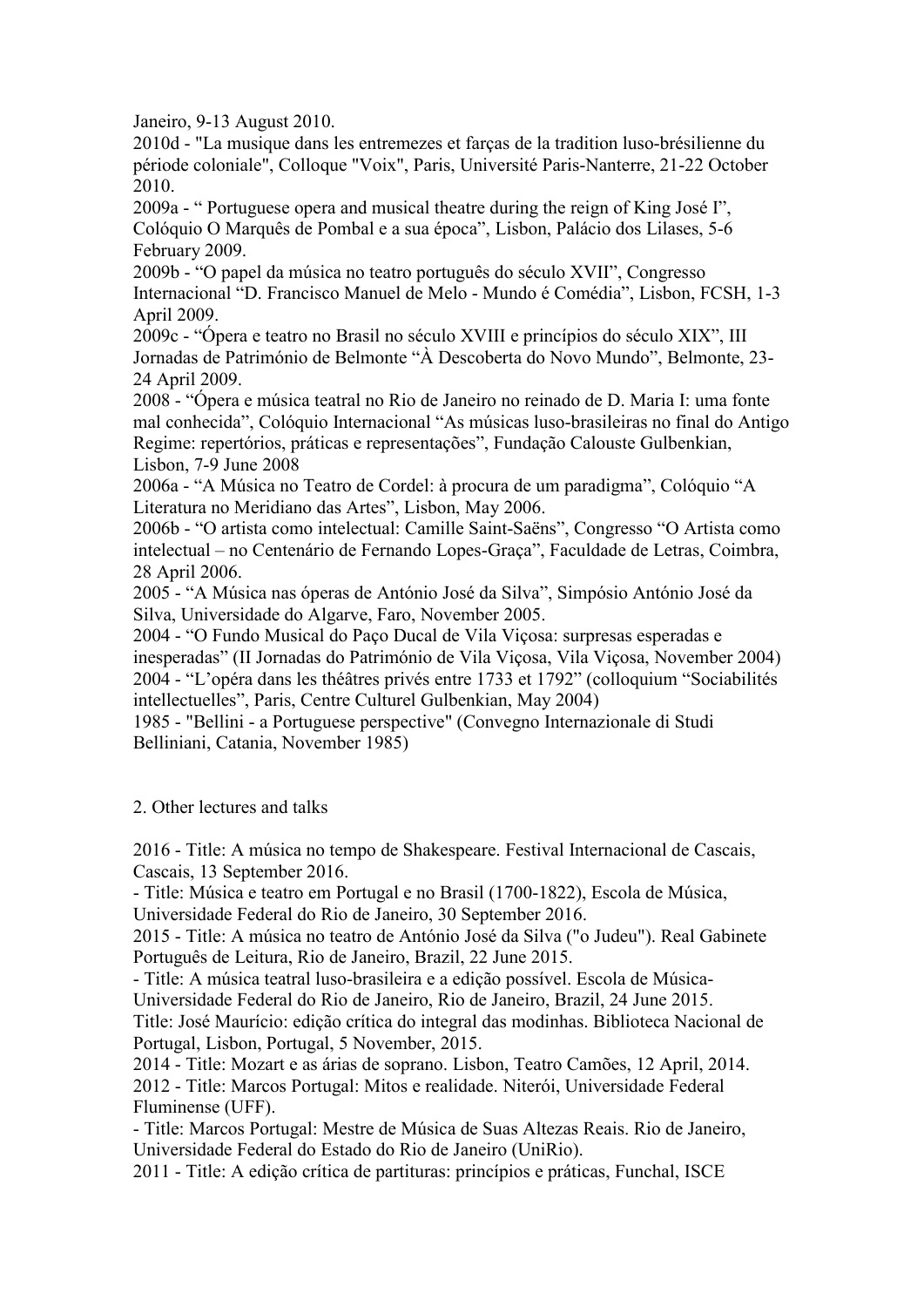- Title: Marcos Portugal: uma reavaliação, Real Gabinete Português de Leitura, Rio de Janeiro

- Title: Music and theatre in Portugal and Brazil (1700-1822), University of Texas at Austin

2008 - Title: A Música no tempo de Eça de Queiroz, Associação de Professores de História, Círculo de Leitores, Lisbon.

- Title: A música dramática de Marcos Portugal, Escola de Música, UFRJ, Rio de Janeiro

- Title: Partituras brasileiras no Paço Ducal de Vila Viçosa, Instituto de Artes,

UNICAMP, Campinas, and Instituto de Artes, UNESP, São Paulo

2006 - Title: O Barroco - a pérola mais perfeita (debate), Festa da Música, Centro Cultural de Belém

- Title: Camille Saint-Saëns: o seu meio, Portugal e o Mundo, integrado na série "A Música discute-se", CESEM, FCSH, Universidade Nova de Lisboa

2005 - Title: Beethoven e Bomtempo; Festa da Música, Centro Cultural de Belém.

- Title: La musique au temps du roi João V du Portugal; Festival de Ambronay, France.

- Title: Dom Quixote e a música; Colóquio "Dom Quixote e as Artes", FCSH,

Universidade Nova de Lisboa, Lisbon. 2004 - Title: A música na Lisboa de D. João V; Colloquium "Lisboa no tempo de Carlos Seixas", FCSH, Universidade Nova de Lisboa, Lisbon.

1998 - Title: A Música na época de D. João V: Associação de Professores de História 1994-2003 - Title: Do Absolutismo ao Liberalismo; Departamento de Ciências de Comunicação, Universidade Católica Portuguesa de Lisboa (Cadeira de Cultura Portuguesa, originally 2º ano, now 3º ano); repeated annually

1994 - Title: Portuguese opera and musical theatre in the eighteenth and early nineteenth centuries (in English); Clerkenwell Music Festival, London.

1991 Title: A divulgação da ópera em finais de setecentos e princípios de oitocentos; Departamento de Ciências Musicais, Universidade Nova de Lisboa

1990 - Title: A ópera séria em finais do século XVIII e princípios do século XIX; Amigos de São Carlos, Teatro de São Carlos, Lisbon

1985 - Title: English Music (2 two-hour lectures - in English); Departamento de Estudos Anglo-Portugueses, Universidade Nova de Lisboa

1984 - Title: Rossini; Amigos de São Carlos, Centro Nacional da Cultura, Lisbon

B. In the field of English Language Teaching (workshops and one-hour presentations)

2004 - Pilgrims 30th anniversary conference, Canterbury, August 2004, 4 workshops on ELT and the arts.

1994 - SEAL conference, Warwick, April 1994, workshop "English through music" 1991 - IATEFL Literature Special Interest Group seminar, Warwick, October 1991, presentation "Teaching Shakespeare through Music"

1986 - TEA conference (for teachers on the Canary Islands) presentations on various topics, Las Palmas

#### **Outras comunicações orais**

Section 1: conference papers

See publications. As yet non-published papers include: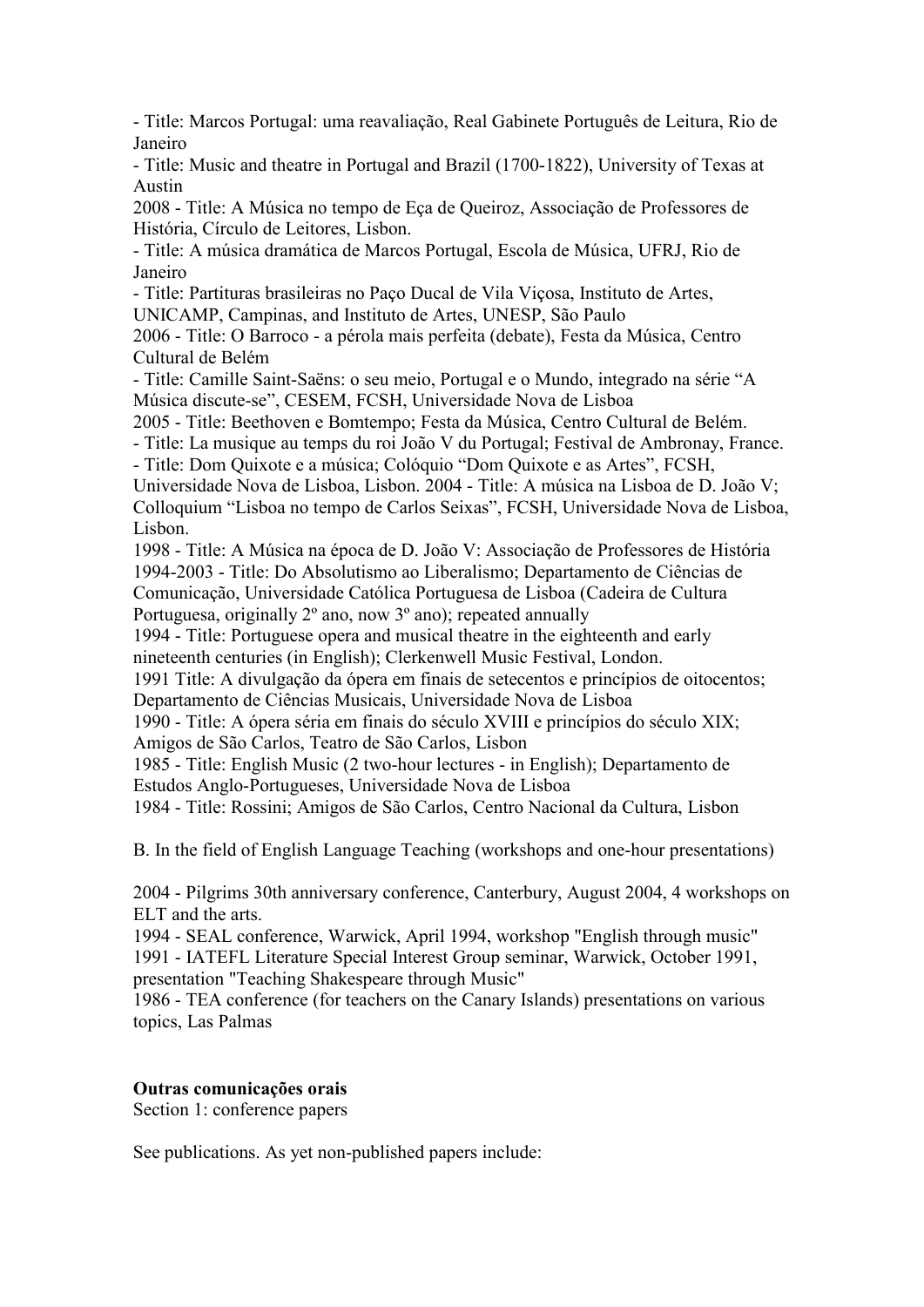2012a - "As tradições teatrais luso-brasileiras do Antigo Regime e a questão da sua música". International conference "A língua portuguesa em música", Lisbon, February 2102.

2012c - "The Portuguese composer Marcos Portugal (1762-1830): processes of identity and rejection". Conference of the International Musicological Society, Rome, June/July; repeated Encontro Nacional de Investigação em Música, Castelo Branco,

November 2012.

2012d - "Marcos Portugal's operas in Paris, 1801-19" – discussion paper, at meeting of Francophone music criticismo network, Paris, July 2012.

2011a - "Marcos Portugal, Maria Isabel and Maria Francisca de Assis of Braganza, and the triangle: Lisbon – Rio de Janeiro – Madrid", 42nd Annual Meeting of the

Association for Spanish and Portuguese Historical Studies, Lisbon, instituto de Ciências Sociais, 30 June-2 July 2011.

2011b - "Why Catalani?", "The Diva: an interdisciplinary conference", Liverpool, Liverpool Hope University, 5-8 July 2011.

2011c – "Demetrio, Metastasio, Perez and Portuguese taste", International conference "David Perez and the music of his time", Aveiro, Museum, October 2011.

2011d – "The modinha and lundum in the context of Portuguese and Brazilian theatre", Encontro Nacional de Investigação em Música, Porto, Casa da Música, November 2011 2010a - "Camille Saint-Saëns and L'assassinat du duc de Guise", Itinerários Musicológicos "Música e Cinema", Lisbon, June 2010.

2010b - "Notions of metropolis and province (centre and periphery) in the spread of Italian and Portuguese opera in eighteenth-century Portugal and Brazil", 14th Biennial International Conference on Baroque Music, Belfast, 30 June-3 July 2010.

2010c - "Spoken theatre at the Teatro de São Carlos in the first 25 years of its existence", Colloquium "O Teatro de S. Carlos e as artes do espectáculo em Portugal", Lisbon, 15-16 October 2010.

2009 - "«E do outro lado da rua?» - Dois espólios em Vila Viçosa", Forum Património, October 2009.

2008a - "Ópera ou comédia? – o teatro popular em Lisboa de 1733 a 1750", Colóquio "A Italianização da Vida Musical Barroca na Península Ibérica: modelos e processos", Estoril, 26-27 September 2008

2008b - "Eighteenth-century Portuguese opera and comedy", 13th Biennial international Conference on Baroque Music, Leeds, 2-5 July 2008

2008c - "Madame Catalani in Lisbon: the rise of a super-star", 15th Biennial international Conference on Nineteenth-Century Music, Dublin, 25-28 June 2008

2005 - "O Teatro de Cordel: Perguntas à espera de respostas", XIII Encontro de. Musicologia, Lisbon, October 2005.

Section 2: Artistic presentations stemming partially or entirely from research into Luso-Brazilian music:

A. As soloist

2013

- Ribeirão Preto, Music school, USP (overture and complete "motivos" by Marcos Portugal, anonymous variations - piano)

- Viseu, Igreja da Misericórdia (sonata by Marcos Portugal, anonymous variations, in inaugural organ recital of the "Jardins Efémeros", with André Cepeda (images)) 2012

- Rio de Janeiro, Music School, Unirio (complete "motivos" by Marcos Portugal piano)